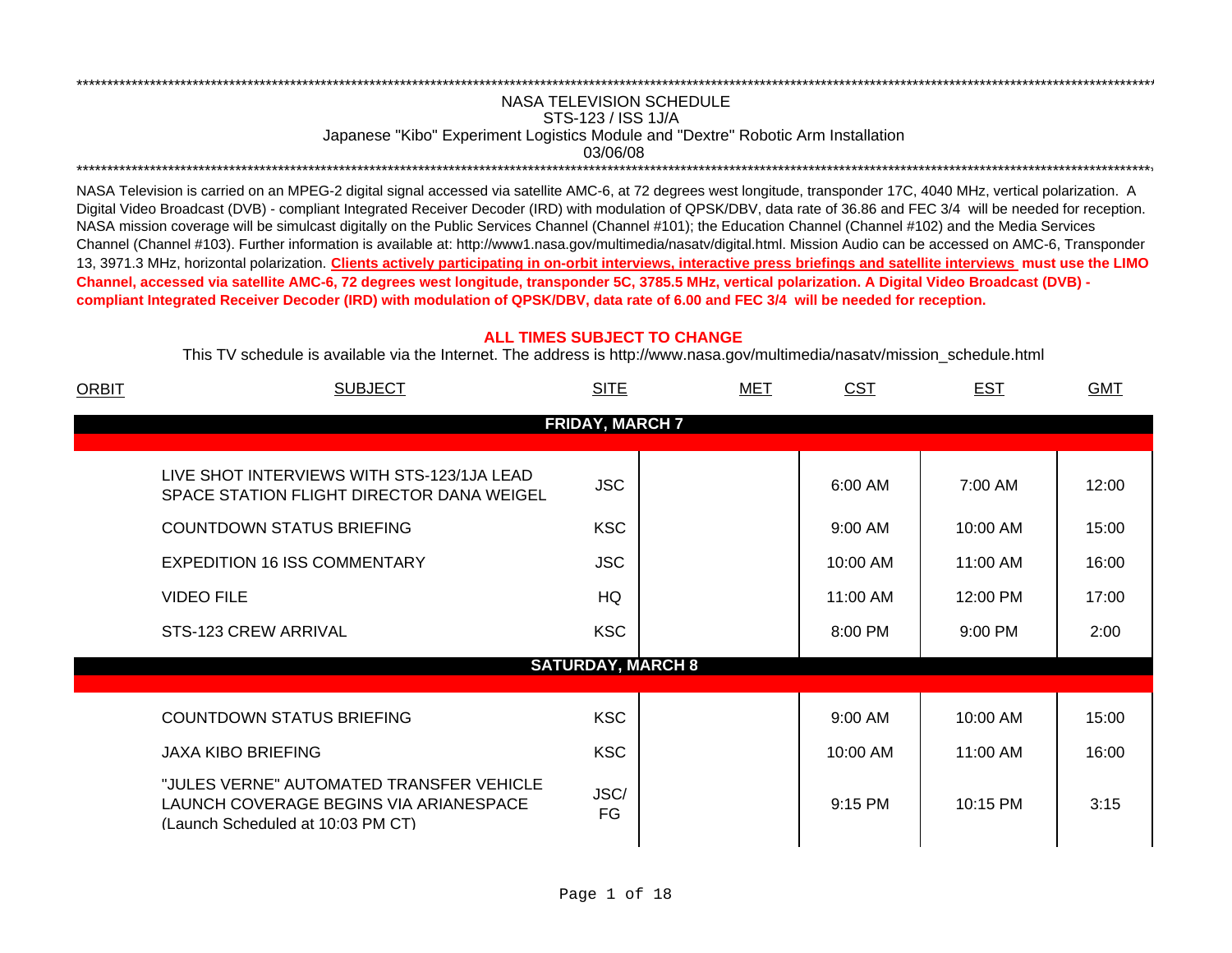| <b>ORBIT</b>   | <b>SUBJECT</b>                                                                    | <b>SITE</b>                                    |     | <b>MET</b> | CDT      | <b>EDT</b> | <b>GMT</b> |
|----------------|-----------------------------------------------------------------------------------|------------------------------------------------|-----|------------|----------|------------|------------|
|                | <b>DAYLIGHT SAVINGS TIME BEGINS</b>                                               | <b>SUNDAY, MARCH 9</b>                         |     |            |          |            |            |
|                | <b>COUNTDOWN STATUS BRIEFING</b>                                                  | <b>KSC</b>                                     |     |            | 7:30 AM  | 8:30 AM    | 12:30      |
|                | LAUNCH READINESS NEWS CONFERENCE (time<br>dependent on completion of MMT Meeting) | <b>KSC</b>                                     |     |            | 10:00 AM | 11:00 AM   | 15:00      |
|                | CANADIAN SPACE AGENCY DEXTRE BRIEFING                                             | <b>KSC</b>                                     |     |            | 12:00 PM | 1:00 PM    | 17:00      |
|                |                                                                                   | <b>MONDAY, MARCH 10</b>                        |     |            |          |            |            |
|                | STS-123 WEBCAST                                                                   | <b>KSC</b>                                     |     |            | 10:30 AM | 11:30 AM   | 15:30      |
|                | <b>VIDEO FILE</b>                                                                 | HQ                                             |     |            | 11:00 AM | 12:00 PM   | 16:00      |
|                | STS-123 LAUNCH COVERAGE BEGINS                                                    | <b>KSC</b>                                     |     |            | 8:30 PM  | 9:30 PM    | 1:30       |
|                |                                                                                   | <b>TUESDAY, MARCH 11</b><br><b>FD 1 / FD 2</b> |     |            |          |            |            |
|                |                                                                                   |                                                |     |            |          |            |            |
|                | <b>LAUNCH</b>                                                                     | <b>KSC</b>                                     | 00/ | 00:00      | 01:28 AM | 02:28 AM   | 06:28      |
|                | <b>MECO</b>                                                                       |                                                | 00/ | 00:08      | 01:36 AM | 02:36 AM   | 06:36      |
| $\mathbf 1$    | NASA TELEVISION ORIGINATION SWITCHED TO JSC                                       | <b>JSC</b>                                     | 00/ | 00:10      | 01:38 AM | 02:38 AM   | 06:38      |
| 1              | NASA TELEVISION ORIGINATION SWITCHED TO KSC                                       | <b>KSC</b>                                     | 00/ | 00:13      | 01:41 AM | 02:41 AM   | 06:41      |
| 1              | LAUNCH REPLAYS (approx. 5 min. after MECO) T=30:00                                | <b>KSC</b>                                     | 00/ | 00:13      | 01:41 AM | 02:41 AM   | 06:41      |
| 1              | ADDITIONAL LAUNCH REPLAYS FROM KSC                                                |                                                | 00/ | 00:45      | 02:13 AM | 03:13 AM   | 07:13      |
| 1              | POST LAUNCH NEWS CONFERENCE                                                       | <b>KSC</b>                                     | 00/ | 01:02      | 02:30 AM | 03:30 AM   | 07:30      |
| $\overline{2}$ | PAYLOAD BAY DOOR OPENING (may not be televised<br>live)                           |                                                | 00/ | 01:27      | 02:55 AM | 03:55 AM   | 07:55      |
| 3              | RMS CHECKOUT & PAYLOAD BAY SURVEY                                                 |                                                | 00/ | 03:35      | 05:03 AM | 06:03 AM   | 10:03      |
| 4              | ASCENT FLIGHT CONTROL TEAM VIDEO REPLAY                                           | <b>JSC</b>                                     | 00/ | 05:32      | 07:00 AM | 08:00 AM   | 12:00      |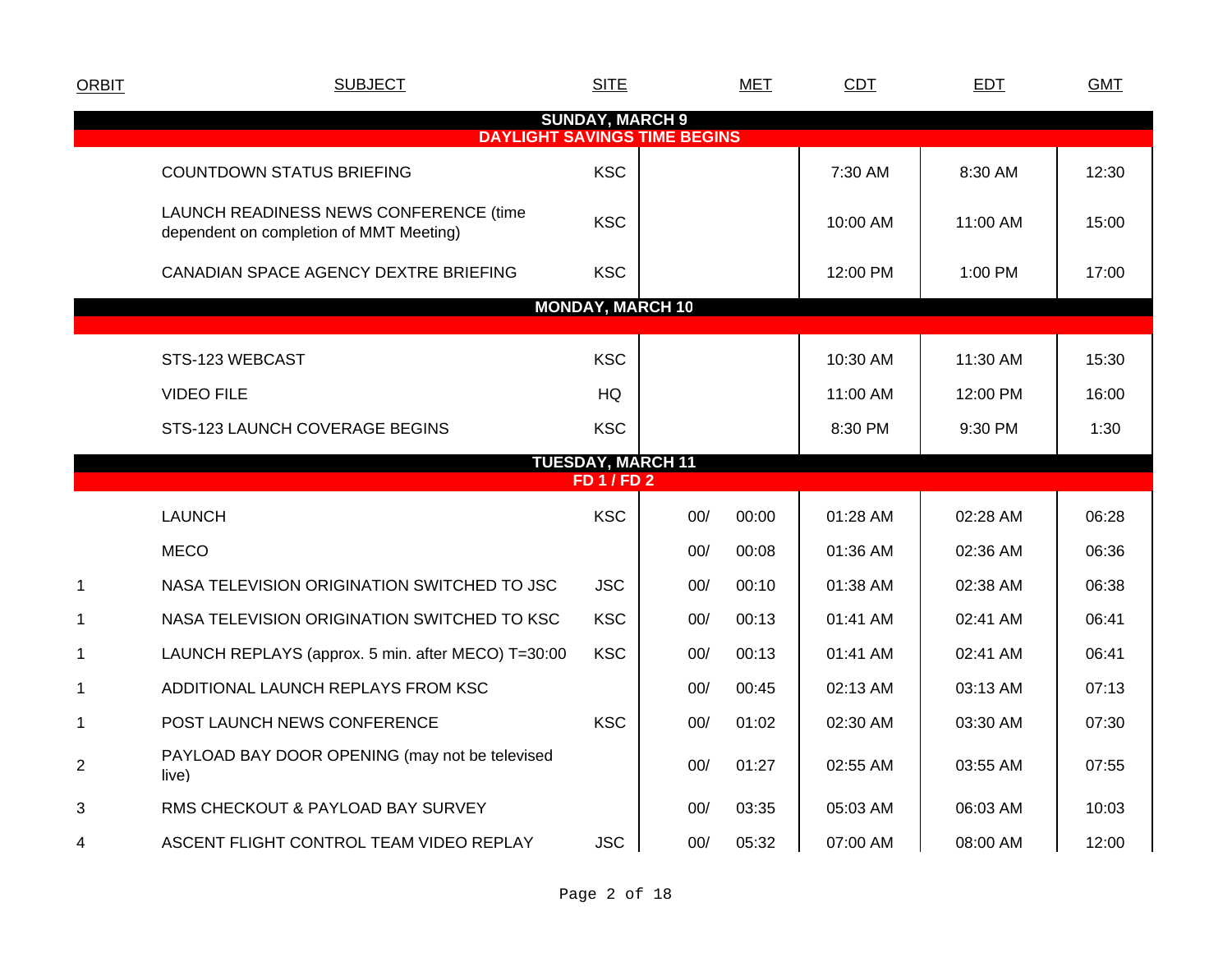| <b>ORBIT</b>   | <b>SUBJECT</b>                                                      | <b>SITE</b>      |                            | <b>MET</b> | <b>CDT</b> | <b>EDT</b> | <b>GMT</b> |
|----------------|---------------------------------------------------------------------|------------------|----------------------------|------------|------------|------------|------------|
| 5              | <b>ENDEAVOUR CREW SLEEP BEGINS</b>                                  |                  | 00/                        | 06:00      | 07:28 AM   | 08:28 AM   | 12:28      |
| 5              | LAUNCH ENGINEERING REPLAYS FROM KSC                                 |                  | 00/                        | 06:00      | 07:28 AM   | 08:28 AM   | 12:28      |
| 5              | FLIGHT DAY 1 HIGHLIGHTS (replayed on the hour during<br>crew sleep) | <b>JSC</b>       | 00/                        | 06:32      | 08:00 AM   | 09:00 AM   | 13:00      |
| $\overline{7}$ | <b>VIDEO FILE</b>                                                   | HQ               | 00/                        | 09:32      | 11:00 AM   | 12:00 PM   | 16:00      |
| 10             | ENDEAVOUR CREW WAKE UP (begins FD 2)                                |                  | 00/                        | 14:00      | 03:28 PM   | 04:28 PM   | 20:28      |
| 12             | RMS GRAPPLE & UNBERTH OF OBSS                                       |                  | 00/                        | 17:10      | 06:38 PM   | 07:38 PM   | 23:38      |
| 13             | <b>EMU CHECKOUT</b>                                                 |                  | 00/                        | 18:10      | 07:38 PM   | 08:38 PM   | 00:38      |
| 13             | RMS/OBSS SURVEY OF ENDEAVOUR TPS BEGINS                             |                  | 00/                        | 18:25      | 07:53 PM   | 08:53 PM   | 00:53      |
| 15             | RMS OMS POD SURVEY                                                  |                  | 00/                        | 22:10      | 11:38 PM   | 12:38 AM   | 04:38      |
|                |                                                                     | <b>FD 2/FD 3</b> | <b>WEDNESDAY, MARCH 12</b> |            |            |            |            |
|                |                                                                     |                  |                            |            |            |            |            |
| 16             | <b>MISSION STATUS BRIEFING</b>                                      | <b>JSC</b>       | 00/                        | 23:32      | 01:00 AM   | 02:00 AM   | 06:00      |
| 16             | <b>ODS RING EXTENSION</b>                                           |                  | 01/                        | 00:00      | 01:28 AM   | 02:28 AM   | 06:28      |
| 16             | <b>OBSS BERTH</b>                                                   |                  | 01/                        | 00:10      | 01:38 AM   | 02:38 AM   | 06:38      |
| 17             | RENDEZVOUS TOOLS CHECKOUT                                           |                  | 01/                        | 01:10      | 02:38 AM   | 03:38 AM   | 07:38      |
| 18             | CENTERLINE CAMERA INSTALLATION                                      |                  | 01/                        | 02:15      | 03:43 AM   | 04:43 AM   | 08:43      |
| 20             | <b>ENDEAVOUR CREW SLEEP BEGINS</b>                                  |                  | 01/                        | 05:45      | 07:13 AM   | 08:13 AM   | 12:13      |
| 21             | FLIGHT DAY 2 HIGHLIGHTS (replayed on the hour during<br>crew sleep) | <b>JSC</b>       | 01/                        | 06:32      | 08:00 AM   | 09:00 AM   | 13:00      |
| 23             | <b>MISSION STATUS BRIEFING REPLAY</b>                               | <b>JSC</b>       | 01/                        | 08:32      | 10:00 AM   | 11:00 AM   | 15:00      |
| 23             | <b>VIDEO FILE</b>                                                   | HQ               | 01/                        | 09:32      | 11:00 AM   | 12:00 PM   | 16:00      |
| 25             | <b>ENDEAVOUR CREW WAKE UP (begins FD 3)</b>                         |                  | 01/                        | 13:45      | 03:13 PM   | 04:13 PM   | 20:13      |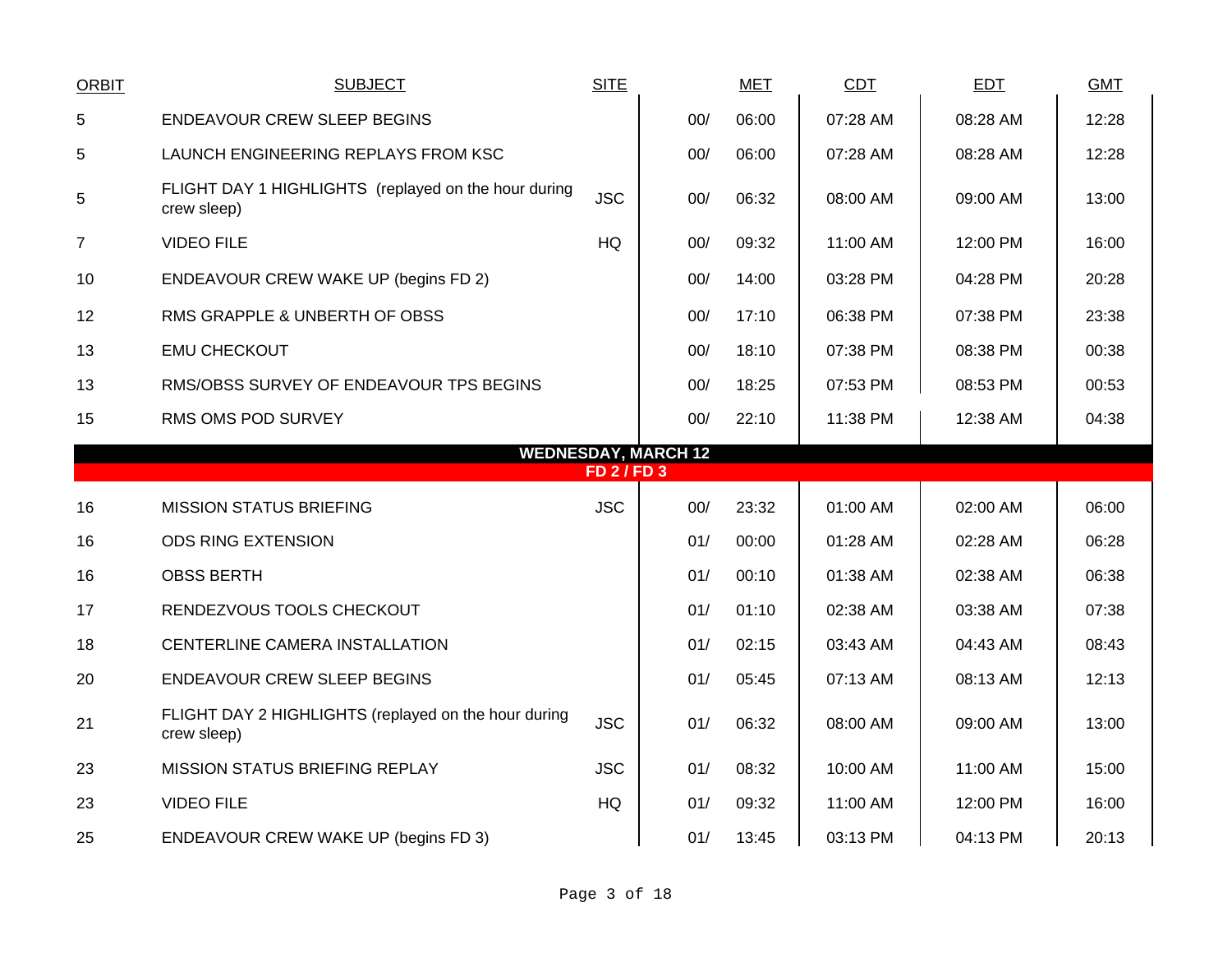| <b>ORBIT</b> | <b>SUBJECT</b>                                                                          | <b>SITE</b>      |                           | <b>MET</b> | CDT      | <b>EDT</b> | <b>GMT</b> |
|--------------|-----------------------------------------------------------------------------------------|------------------|---------------------------|------------|----------|------------|------------|
| 26           | POST-MMT UPDATE                                                                         | <b>JSC</b>       | 01/                       | 14:32      | 04:00 PM | 05:00 PM   | 21:00      |
| 26           | RENDEZVOUS OPERATIONS BEGIN                                                             |                  | 01/                       | 15:05      | 04:33 PM | 05:33 PM   | 21:33      |
| 28           | <b>TI BURN</b>                                                                          |                  | 01/                       | 18:14      | 07:42 PM | 08:42 PM   | 00:42      |
| 29           | ENDEAVOUR RPM / ISS CREW VIDEO<br><b>DOCUMENTATION BEGINS</b>                           |                  | 01/                       | 19:52      | 09:20 PM | 10:20 PM   | 02:20      |
| 30           | ENDEAVOUR / ISS DOCKING (may not be televised live)                                     |                  | 01/                       | 20:52      | 10:20 PM | 11:20 PM   | 03:20      |
| 31           | SHUTTLE VTR PLAYBACK OF ENDEAVOUR / ISS<br><b>DOCKING</b>                               |                  | 01/                       | 21:40      | 11:08 PM | 12:08 AM   | 04:08      |
|              |                                                                                         |                  | <b>THURSDAY, MARCH 13</b> |            |          |            |            |
|              |                                                                                         | <b>FD 3/FD 4</b> |                           |            |          |            |            |
| 32           | ENDEAVOUR/ISS CREW HATCH OPENING AND<br><b>WELCOME CEREMONY</b>                         |                  | 01/                       | 22:40      | 12:08 AM | 01:08 AM   | 05:08      |
| 32           | <b>SSRMS GRAPPLE SLP-D1</b>                                                             |                  | 01/                       | 23:10      | 12:38 AM | 01:38 AM   | 05:38      |
| 33           | <b>MISSION STATUS BRIEFING</b>                                                          | <b>JSC</b>       | 01/                       | 23:32      | 01:00 AM | 02:00 AM   | 06:00      |
| 33           | SOYUZ SEATLINER TRANSFER (REISMAN JOINS<br><b>EXPEDITION 16, EYHARTS JOINS STS-123)</b> |                  | 01/                       | 23:40      | 01:08 AM | 02:08 AM   | 06:08      |
| 33           | SLP-D1 UNBERTH FROM PAYLOAD BAY                                                         |                  | 01/                       | 23:50      | 01:18 AM | 02:18 AM   | 06:18      |
| 33           | SLP-D1 INSTALL ON POA                                                                   |                  | 02/                       | 01:05      | 02:33 AM | 03:33 AM   | 07:33      |
| 33           | REISMAN SOKOL SUIT LEAK CHECK                                                           |                  | 02/                       | 01:30      | 02:58 AM | 03:58 AM   | 07:58      |
| 33           | EVA #1 PROCEDURE REVIEW                                                                 |                  | 02/                       | 02:00      | 03:28 AM | 04:28 AM   | 08:28      |
| 35           | LINNEHAN & REISMAN EVA #1 CAMPOUT BEGINS                                                |                  | 02/                       | 04:15      | 05:43 AM | 06:43 AM   | 10:43      |
| 36           | <b>ISS CREW SLEEP BEGINS</b>                                                            |                  | 02/                       | 05:30      | 06:58 AM | 07:58 AM   | 11:58      |
| 37           | <b>ENDEAVOUR CREW SLEEP BEGINS</b>                                                      |                  | 02/                       | 06:00      | 07:28 AM | 08:28 AM   | 12:28      |
| 37           | FLIGHT DAY 3 HIGHLIGHTS (replayed on the hour during<br>crew sleep)                     | <b>JSC</b>       | 02/                       | 06:32      | 08:00 AM | 09:00 AM   | 13:00      |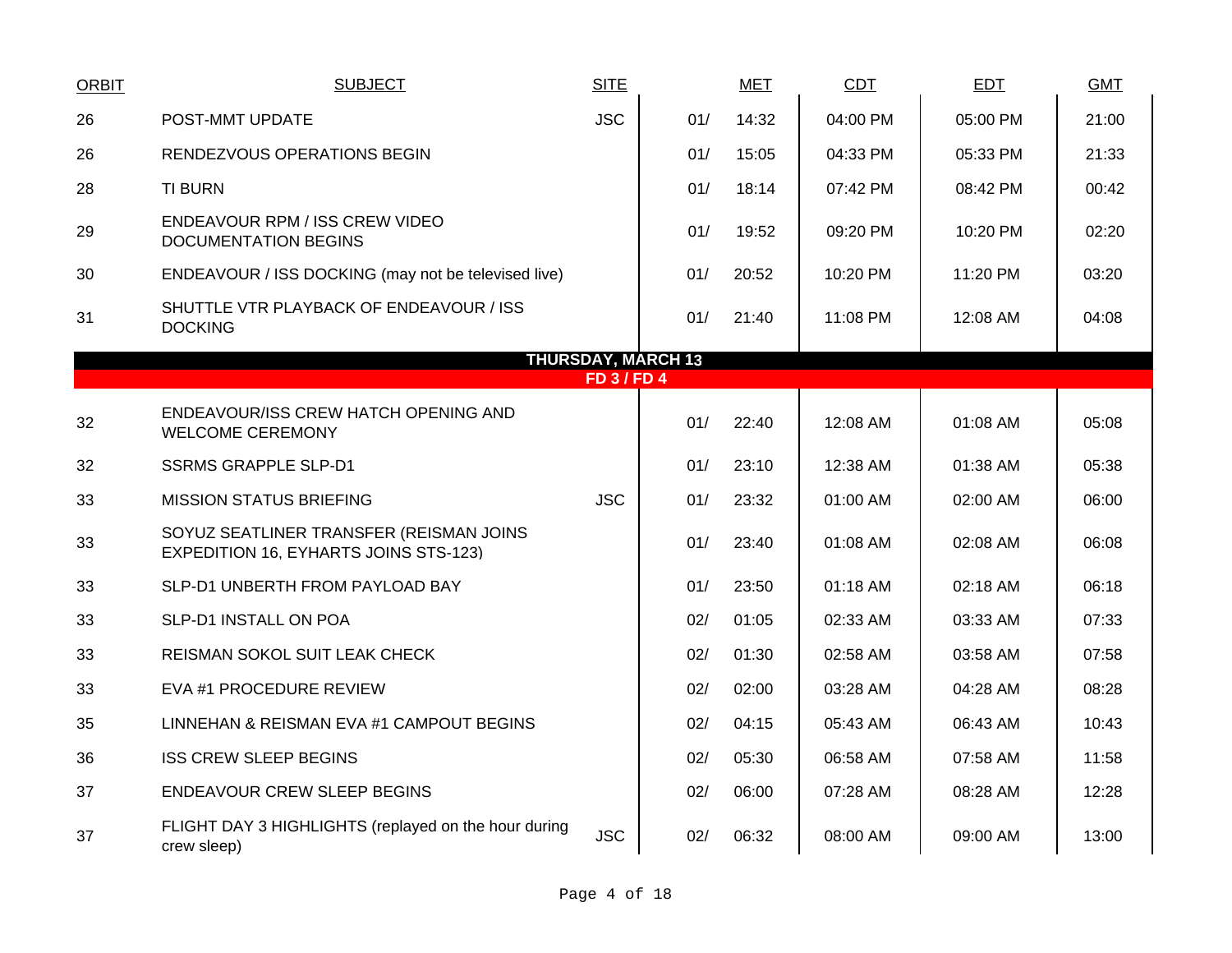| <b>ORBIT</b> | <b>SUBJECT</b>                             | <b>SITE</b>             |     | <b>MET</b> | <b>CDT</b> | <b>EDT</b> | <b>GMT</b> |
|--------------|--------------------------------------------|-------------------------|-----|------------|------------|------------|------------|
| 38           | <b>MISSION STATUS BRIEFING REPLAY</b>      | <b>JSC</b>              | 02/ | 08:32      | 10:00 AM   | 11:00 AM   | 15:00      |
| 38           | <b>VIDEO FILE</b>                          | <b>HQ</b>               | 02/ | 09:32      | 11:00 AM   | 12:00 PM   | 16:00      |
| 39           | <b>ISS FLIGHT DIRECTOR UPDATE</b>          | <b>JSC</b>              | 02/ | 10:32      | 12:00 PM   | 01:00 PM   | 17:00      |
| 40           | <b>ISS FLIGHT DIRECTOR UPDATE REPLAY</b>   | <b>JSC</b>              | 02/ | 12:32      | 02:00 PM   | 03:00 PM   | 19:00      |
| 41           | ENDEAVOUR/ISS CREW WAKE UP (begins FD 4)   |                         | 02/ | 14:00      | 03:28 PM   | 04:28 PM   | 20:28      |
| 42           | POST-MMT UPDATE                            | <b>JSC</b>              | 02/ | 14:32      | 04:00 PM   | 05:00 PM   | 21:00      |
| 42           | EVA #1 PREPARATIONS RESUME                 |                         | 02/ | 14:40      | 04:08 PM   | 05:08 PM   | 21:08      |
| 44           | EVA #1 BEGINS                              |                         | 02/ | 18:55      | 08:23 PM   | 09:23 PM   | 01:23      |
| 45           | JLP PREPARATION FOR UNBERTHING             |                         | 02/ | 19:40      | 09:08 PM   | 10:08 PM   | 02:08      |
| 46           | <b>SRMS GRAPPLES JLP</b>                   |                         | 02/ | 20:35      | 10:03 PM   | 11:03 PM   | 03:03      |
| 46           | OTCM INSTALLATION ON SPDM ARM 2            |                         | 02/ | 20:55      | 10:23 PM   | 11:23 PM   | 03:23      |
|              |                                            | <b>FRIDAY, MARCH 14</b> |     |            |            |            |            |
|              |                                            | <b>FD 4/FD 5</b>        |     |            |            |            |            |
| 47           | OTCM INSTALLATION ON SPDM ARM 1            |                         | 02/ | 22:55      | 12:23 AM   | 01:23 AM   | 05:23      |
| 47           | SRMS UNBERTH JLP FROM ENDEAVOUR            |                         | 02/ | 23:30      | 12:58 AM   | 01:58 AM   | 05:58      |
| 48           | SRMS INSTALLS JLP ONTO HARMONY ZENITH PORT |                         | 03/ | 00:55      | 02:23 AM   | 03:23 AM   | 07:23      |
| 49           | EVA #1 ENDS                                |                         | 03/ | 01:25      | 02:53 AM   | 03:53 AM   | 07:53      |
| 49           | JLP INSTALLATION ON HARMONY COMPLETE       |                         | 03/ | 01:45      | 03:13 AM   | 04:13 AM   | 08:13      |
| 50           | HARMONY - JLP VESTIBULE LEAK CHECKS        |                         | 03/ | 03:30      | 04:58 AM   | 05:58 AM   | 09:58      |
| 50           | <b>MISSION STATUS BRIEFING</b>             | <b>JSC</b>              | 03/ | 03:32      | 05:00 AM   | 06:00 AM   | 10:00      |
| 52           | <b>ISS CREW SLEEP BEGINS</b>               |                         | 03/ | 05:30      | 06:58 AM   | 07:58 AM   | 11:58      |
| 52           | <b>ENDEAVOUR CREW SLEEP BEGINS</b>         |                         | 03/ | 06:00      | 07:28 AM   | 08:28 AM   | 12:28      |
|              |                                            |                         |     |            |            |            |            |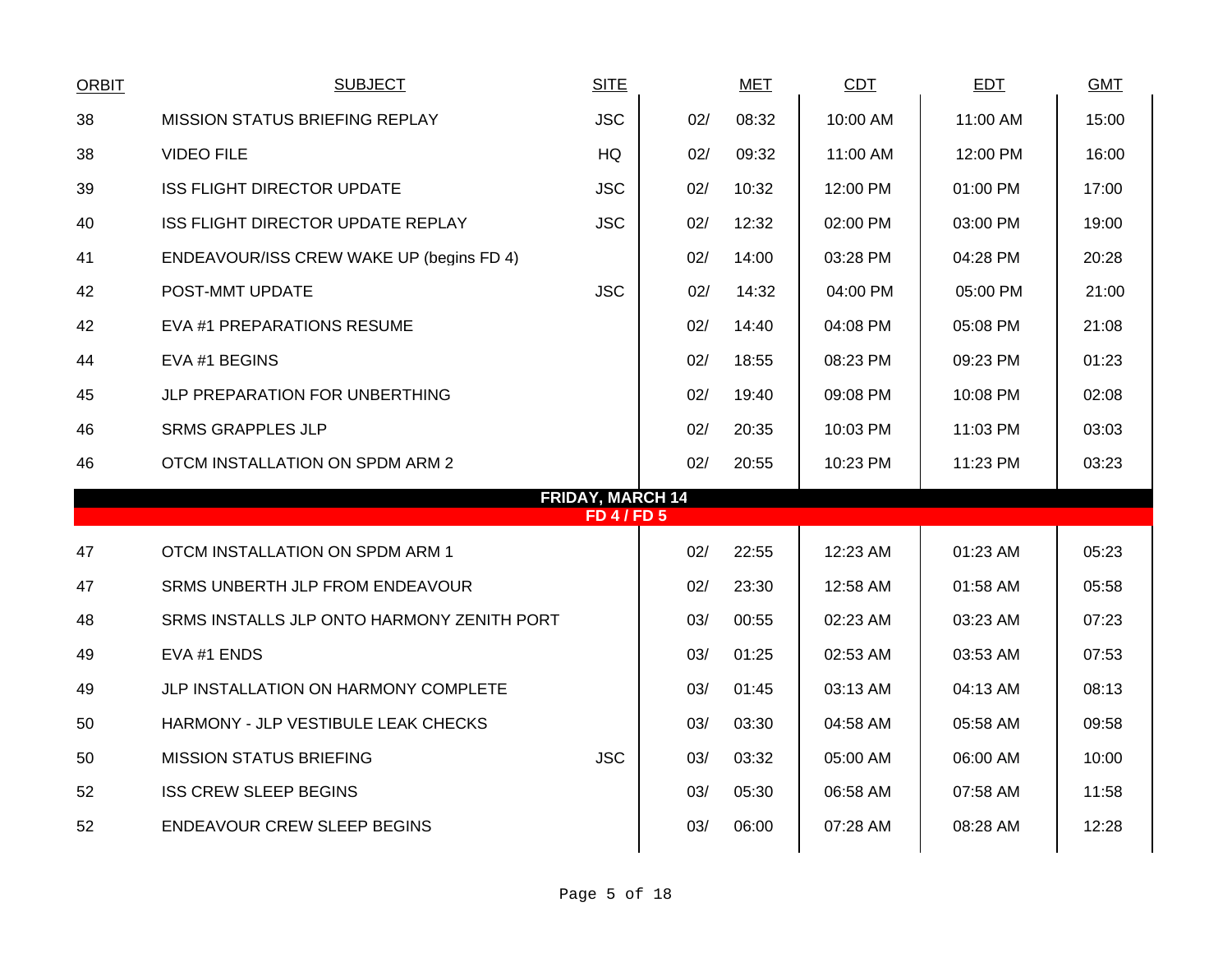| <b>ORBIT</b> | <b>SUBJECT</b>                                                            | <b>SITE</b>      |                           | <b>MET</b> | <b>CDT</b> | <b>EDT</b> | <b>GMT</b> |
|--------------|---------------------------------------------------------------------------|------------------|---------------------------|------------|------------|------------|------------|
| 52           | FLIGHT DAY 4 HIGHLIGHTS (replayed on the hour during<br>crew sleep)       | <b>JSC</b>       | 03/                       | 06:32      | 08:00 AM   | 09:00 AM   | 13:00      |
| 54           | <b>MISSION STATUS BRIEFING REPLAY</b>                                     | <b>JSC</b>       | 03/                       | 08:32      | 10:00 AM   | 11:00 AM   | 15:00      |
| 54           | <b>VIDEO FILE</b>                                                         | HQ               | 03/                       | 09:32      | 11:00 AM   | 12:00 PM   | 16:00      |
| 55           | <b>ISS FLIGHT DIRECTOR UPDATE</b>                                         | <b>JSC</b>       | 03/                       | 11:02      | 12:30 PM   | 01:30 PM   | 17:30      |
| 57           | ISS FLIGHT DIRECTOR UPDATE REPLAY                                         | <b>JSC</b>       | 03/                       | 13:02      | 02:30 PM   | 03:30 PM   | 19:30      |
| 57           | ENDEAVOUR / ISS CREW WAKE UP (begins FD 5)                                |                  | 03/                       | 14:00      | 03:28 PM   | 04:28 PM   | 20:28      |
| 58           | POST-MMT UPDATE                                                           | <b>JSC</b>       | 03/                       | 14:32      | 04:00 PM   | 05:00 PM   | 21:00      |
| 59           | JLP/HARMONY VESTIBULE OUTFITTING BEGINS                                   |                  | 03/                       | 16:30      | 05:58 PM   | 06:58 PM   | 22:58      |
| 59           | <b>JLP ACTIVATION BEGINS</b>                                              |                  | 03/                       | 16:45      | 06:13 PM   | 07:13 PM   | 23:13      |
| 59           | <b>SSRMS GRAPPLES &amp; UNBERTHS OBSS FROM</b><br>ENDEAVOUR'S PAYLOAD BAY |                  | 03/                       | 17:00      | 06:28 PM   | 07:28 PM   | 23:28      |
| 60           | <b>SSRMS HANDOFF OBSS TO SRMS</b>                                         |                  | 03/                       | 17:45      | 07:13 PM   | 08:13 PM   | 00:13      |
| 61           | <b>MISSION STATUS BRIEFING</b>                                            | <b>JSC</b>       | 03/                       | 19:32      | 09:00 PM   | 10:00 PM   | 02:00      |
| 62           | JLP HATCH OPEN AND INGRESS                                                |                  | 03/                       | 21:50      | 11:18 PM   | 12:18 AM   | 04:18      |
|              |                                                                           | <b>FD 5/FD 6</b> | <b>SATURDAY, MARCH 15</b> |            |            |            |            |
| 63           | <b>U.S. PAO EVENT</b>                                                     | <b>TDRW</b>      | 03/                       | 23:20      | 12:48 AM   | 01:48 AM   | 05:48      |
| 64           | EVA #2 PROCEDURE REVIEW                                                   |                  | 04/                       | 01:30      | 02:58 AM   | 03:58 AM   | 07:58      |
| 66           | LINNEHAN & FOREMAN EVA #2 CAMPOUT BEGINS                                  |                  | 04/                       | 03:15      | 04:43 AM   | 05:43 AM   | 09:43      |
| 67           | <b>ISS CREW SLEEP BEGINS</b>                                              |                  | 04/                       | 04:30      | 05:58 AM   | 06:58 AM   | 10:58      |
| 67           | <b>ENDEAVOUR CREW SLEEP BEGINS</b>                                        |                  | 04/                       | 05:00      | 06:28 AM   | 07:28 AM   | 11:28      |
| 68           | FLIGHT DAY 5 HIGHLIGHTS (replayed on the hour during<br>crew sleep)       | <b>JSC</b>       | 04/                       | 05:32      | 07:00 AM   | 08:00 AM   | 12:00      |
|              |                                                                           |                  |                           |            |            |            |            |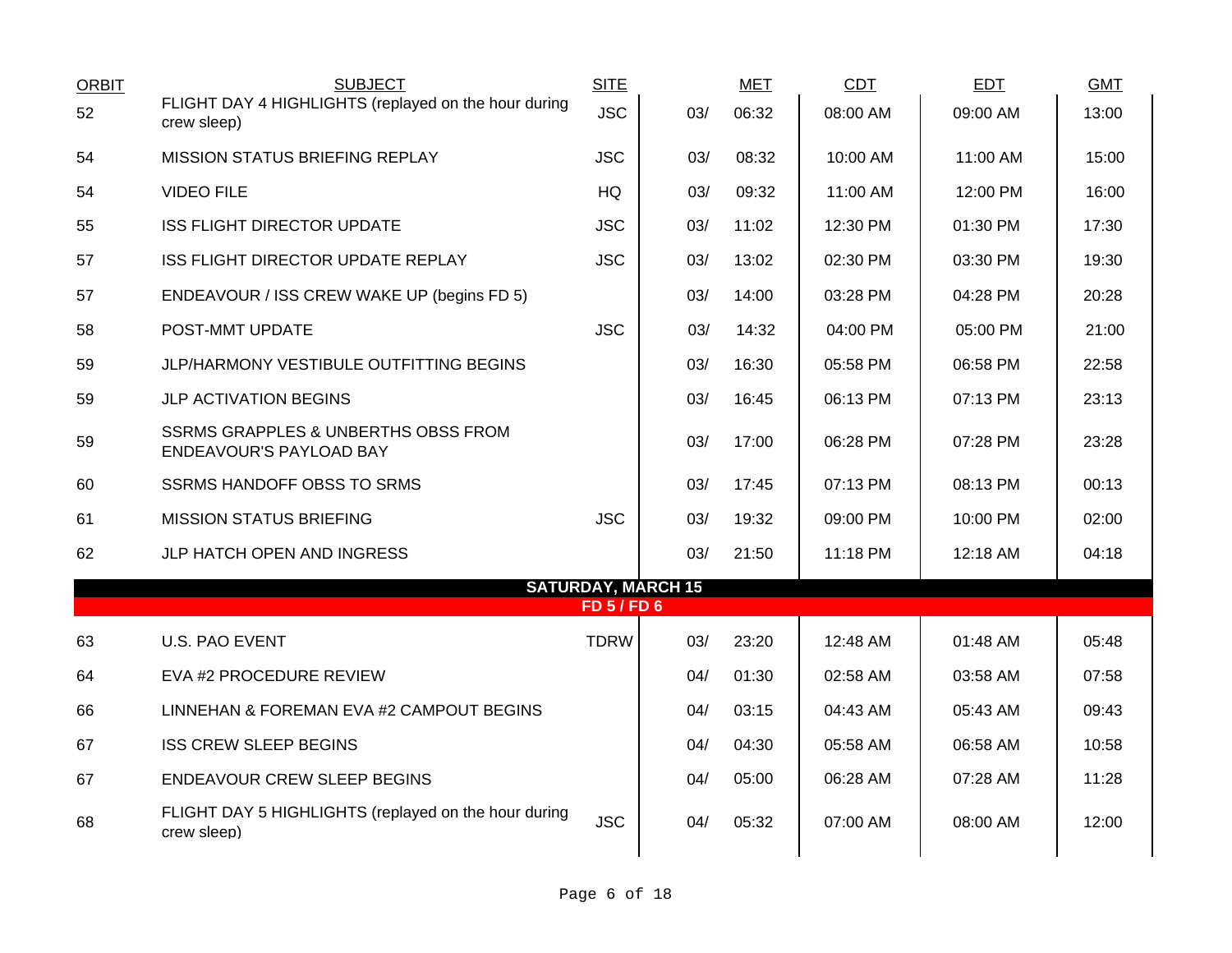| <b>ORBIT</b><br>69 | <b>SUBJECT</b><br><b>MISSION STATUS BRIEFING REPLAY</b>             | <b>SITE</b><br><b>JSC</b> | 04/                     | <b>MET</b><br>07:32 | <b>CDT</b><br>09:00 AM | <b>EDT</b><br>10:00 AM | <b>GMT</b><br>14:00 |
|--------------------|---------------------------------------------------------------------|---------------------------|-------------------------|---------------------|------------------------|------------------------|---------------------|
| 71                 | <b>ISS FLIGHT DIRECTOR UPDATE</b>                                   | <b>JSC</b>                | 04/                     | 10:32               | 12:00 PM               | 01:00 PM               | 17:00               |
| 73                 | <b>ISS FLIGHT DIRECTOR UPDATE REPLAY</b>                            | <b>JSC</b>                | 04/                     | 12:02               | 01:30 PM               | 02:30 PM               | 18:30               |
| 73                 | ENDEAVOUR / ISS CREW WAKE UP (begins FD 6)                          |                           | 04/                     | 13:00               | 02:28 PM               | 03:28 PM               | 19:28               |
| 73                 | EVA #2 PREPARATIONS RESUME                                          |                           | 04/                     | 13:40               | 03:08 PM               | 04:08 PM               | 20:08               |
| 75                 | <b>JLP RACK CONFIGURATION BEGINS</b>                                |                           | 04/                     | 16:00               | 05:28 PM               | 06:28 PM               | 22:28               |
| 76                 | EVA #2 BEGINS                                                       |                           | 04/                     | 17:55               | 07:23 PM               | 08:23 PM               | 00:23               |
| 76                 | SPDM ARM 2 STOWAGE                                                  |                           | 04/                     | 18:40               | 08:08 PM               | 09:08 PM               | 01:08               |
| 77                 | SPDM ARM 1 STOWAGE                                                  |                           | 04/                     | 20:10               | 09:38 PM               | 10:38 PM               | 02:38               |
| 77                 | SPDM ARM INSTALLATION                                               |                           | 04/                     | 21:10               | 10:38 PM               | 11:38 PM               | 03:38               |
|                    |                                                                     | <b>FD6/FD7</b>            | <b>SUNDAY, MARCH 16</b> |                     |                        |                        |                     |
| 79                 | SPDM COVER REMOVAL                                                  |                           | 04/                     | 23:00               | 12:28 AM               | 01:28 AM               | 05:28               |
| 80                 | EVA #2 ENDS                                                         |                           | 05/                     | 01:00               | 02:28 AM               | 03:28 AM               | 07:28               |
| 82                 | <b>MISSION STATUS BRIEFING</b>                                      | <b>JSC</b>                | 05/                     | 03:02               | 04:30 AM               | 05:30 AM               | 09:30               |
| 83                 | <b>ISS CREW SLEEP BEGINS</b>                                        |                           | 05/                     | 04:30               | 05:58 AM               | 06:58 AM               | 10:58               |
| 83                 | <b>ENDEAVOUR CREW SLEEP BEGINS</b>                                  |                           | 05/                     | 05:00               | 06:28 AM               | 07:28 AM               | 11:28               |
| 83                 | FLIGHT DAY 6 HIGHLIGHTS (replayed on the hour during<br>crew sleep) | <b>JSC</b>                | 05/                     | 05:32               | 07:00 AM               | 08:00 AM               | 12:00               |
| 84                 | SPDM POWERUP AND JOINT TESTING BEGINS                               |                           | 05/                     | 06:15               | 07:43 AM               | 08:43 AM               | 12:43               |
| 85                 | <b>MISSION STATUS BRIEFING REPLAY</b>                               | <b>JSC</b>                | 05/                     | 07:32               | 09:00 AM               | 10:00 AM               | 14:00               |
| 89                 | ISS FLIGHT DIRECTOR UPDATE REPLAY                                   | <b>JSC</b>                | 05/                     | 12:02               | 01:30 PM               | 02:30 PM               | 18:30               |
| 88                 | ENDEAVOUR/ ISS CREW WAKE UP (begins FD 7)                           |                           | 05/                     | 13:00               | 02:28 PM               | 03:28 PM               | 19:28               |
|                    |                                                                     |                           |                         |                     |                        |                        |                     |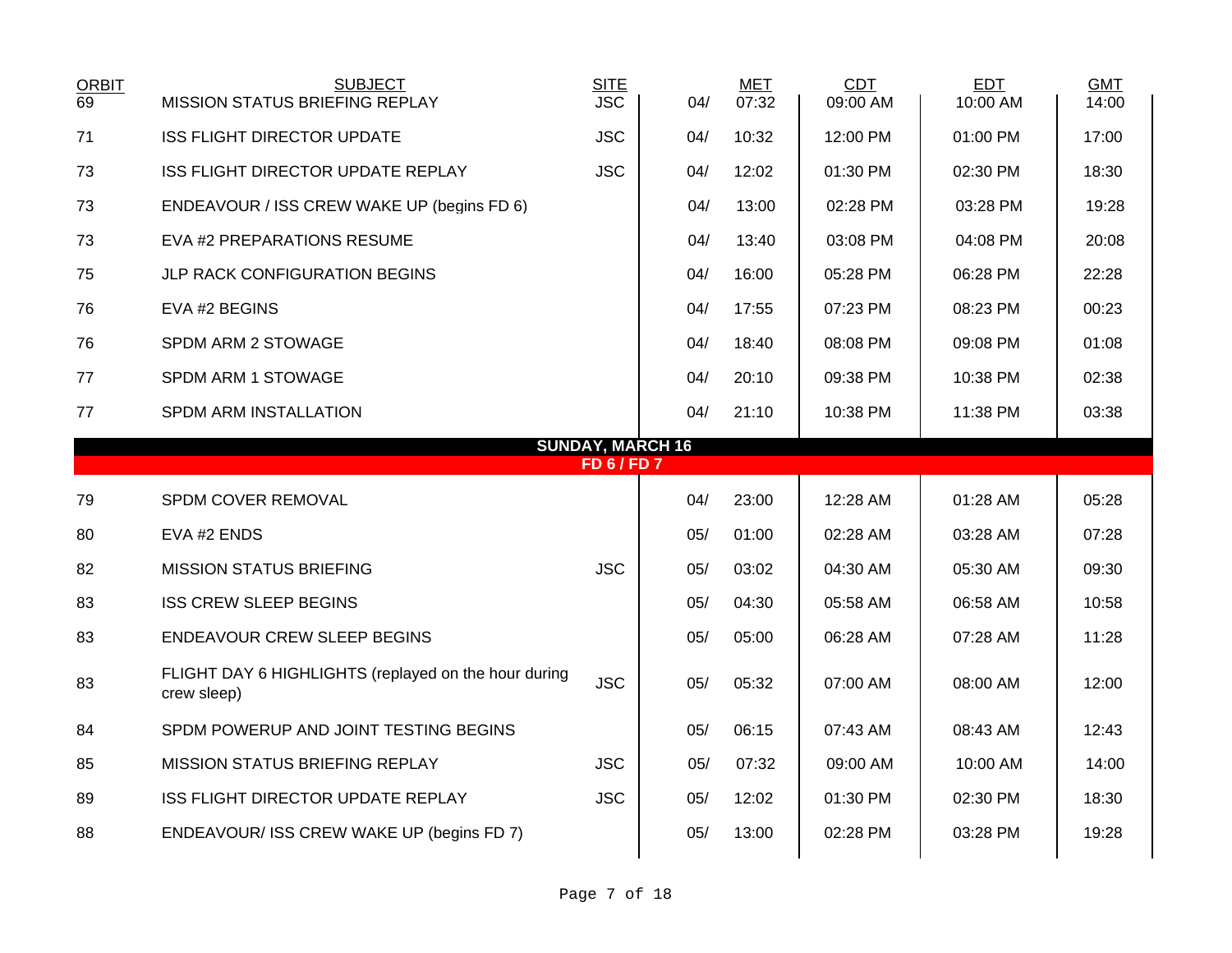| <b>ORBIT</b><br>$\overline{90}$ | <b>SUBJECT</b><br>SPDM ARM BRAKE TESTING BEGINS                     | <b>SITE</b>             | 05/ | <b>MET</b><br>15:15 | <b>CDT</b><br>04:43 PM | <b>EDT</b><br>05:43 PM | <b>GMT</b><br>21:43 |  |  |  |
|---------------------------------|---------------------------------------------------------------------|-------------------------|-----|---------------------|------------------------|------------------------|---------------------|--|--|--|
| 92                              | <b>U.S. PAO EVENT</b>                                               | <b>TDRE</b>             | 05/ | 19:50               | 09:18 PM               | 10:18 PM               | 02:18               |  |  |  |
| 93                              | JLP RACK CONFIGURATION CONTINUES                                    |                         | 05/ | 20:10               | 09:38 PM               | 10:38 PM               | 02:38               |  |  |  |
| 94                              | <b>MISSION STATUS BRIEFING</b>                                      | <b>JSC</b>              | 05/ | 20:32               | 10:00 PM               | 11:00 PM               | 03:00               |  |  |  |
|                                 |                                                                     | <b>MONDAY, MARCH 17</b> |     |                     |                        |                        |                     |  |  |  |
|                                 | <b>FD 7 / FD 8</b>                                                  |                         |     |                     |                        |                        |                     |  |  |  |
| 98                              | EVA #3 PROCEDURE REVIEW                                             |                         | 06/ | 01:00               | 02:28 AM               | 03:28 AM               | 07:28               |  |  |  |
| 98                              | LINNEHAN & BEHNKEN EVA #3 CAMPOUT BEGINS                            |                         | 06/ | 02:15               | 03:43 AM               | 04:43 AM               | 08:43               |  |  |  |
| 99                              | <b>ISS CREW SLEEP BEGINS</b>                                        |                         | 06/ | 03:30               | 04:58 AM               | 05:58 AM               | 09:58               |  |  |  |
| 99                              | <b>ENDEAVOUR CREW SLEEP BEGINS</b>                                  |                         | 06/ | 04:00               | 05:28 AM               | 06:28 AM               | 10:28               |  |  |  |
| 99                              | FLIGHT DAY 7 HIGHLIGHTS (replayed on the hour during<br>crew sleep) | <b>JSC</b>              | 06/ | 04:32               | 06:00 AM               | 07:00 AM               | 11:00               |  |  |  |
| 101                             | <b>MISSION STATUS BRIEFING REPLAY</b>                               | <b>JSC</b>              | 06/ | 06:32               | 08:00 AM               | 09:00 AM               | 13:00               |  |  |  |
| 102                             | <b>VIDEO FILE</b>                                                   | <b>HQ</b>               | 06/ | 09:02               | 10:30 AM               | 11:30 AM               | 15:30               |  |  |  |
| 102                             | <b>ISS FLIGHT DIRECTOR UPDATE</b>                                   | <b>JSC</b>              | 06/ | 09:32               | 11:00 AM               | 12:00 PM               | 16:00               |  |  |  |
| 104                             | ISS FLIGHT DIRECTOR UPDATE REPLAY                                   | <b>JSC</b>              | 06/ | 11:32               | 01:00 PM               | 02:00 PM               | 18:00               |  |  |  |
| 104                             | ENDEAVOUR / ISS CREW WAKE UP (begins FD 8)                          |                         | 06/ | 12:00               | 01:28 PM               | 02:28 PM               | 18:28               |  |  |  |
| 104                             | EVA #3 PREPARATIONS RESUME                                          |                         | 06/ | 12:40               | 02:08 PM               | 03:08 PM               | 19:08               |  |  |  |
| 107                             | EVA #3 BEGINS                                                       |                         | 06/ | 16:55               | 06:23 PM               | 07:23 PM               | 23:23               |  |  |  |
| 108                             | ORU TOOL PLATFORM / TOOL HOLDER ASSEMBLY<br><b>INSTALLATION</b>     |                         | 06/ | 17:30               | 06:58 PM               | 07:58 PM               | 23:58               |  |  |  |
| 109                             | SPACELAB PLATFORM CLEANUP                                           |                         | 06/ | 18:55               | 08:23 PM               | 09:23 PM               | 01:23               |  |  |  |
| 109                             | MISSE 6 & LWAPA TRANSFER TO COLUMBUS                                |                         | 06/ | 19:25               | 08:53 PM               | 09:53 PM               | 01:53               |  |  |  |
| 109                             | CLPA INSTALLATION ON SPDM                                           |                         | 06/ | 20:10               | 09:38 PM               | 10:38 PM               | 02:38               |  |  |  |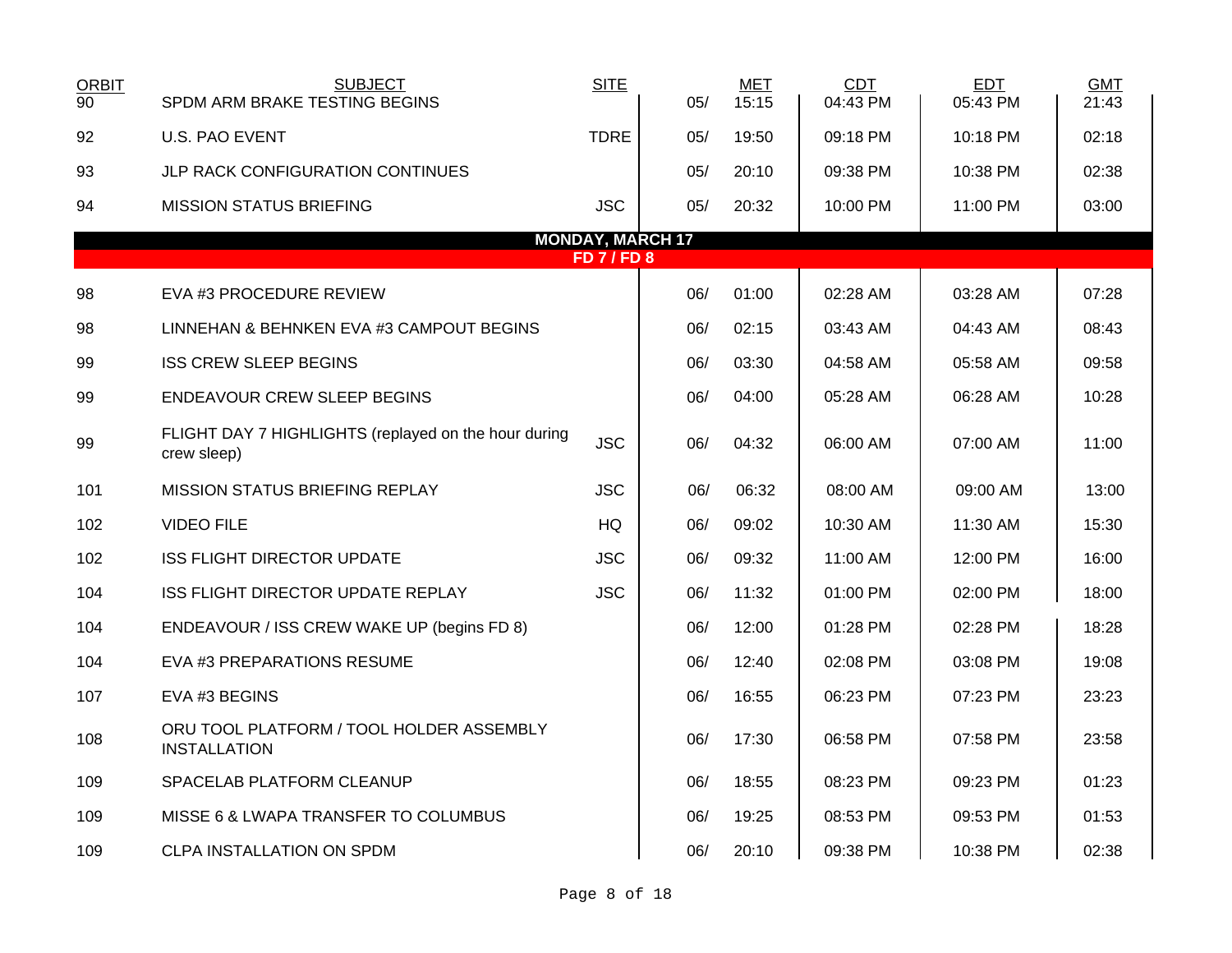| ORBIT | <b>SUBJECT</b>                                                      | <b>SITE</b>      |                          | <b>MET</b> | <b>CDT</b> | <b>EDT</b> | <b>GMT</b> |
|-------|---------------------------------------------------------------------|------------------|--------------------------|------------|------------|------------|------------|
| 110   | SPARE SSRMS YAW JOINT TRANSFER TO ESP-2                             |                  | 06/                      | 20:25      | 09:53 PM   | 10:53 PM   | 02:53      |
| 110   | MISSE 6 PASSIVE EXPERIMENT CONTAINER INSTALL<br><b>ON COLUMBUS</b>  |                  | 06/                      | 20:50      | 10:18 PM   | 11:18 PM   | 03:18      |
| 110   | SPARE DCSU 1 AND 2 TRANSFER TO ESP-2                                |                  | 06/                      | 21:15      | 10:43 PM   | 11:43 PM   | 03:43      |
|       |                                                                     |                  | <b>TUESDAY, MARCH 18</b> |            |            |            |            |
|       |                                                                     | <b>FD 8/FD 9</b> |                          |            |            |            |            |
| 112   | EVA #3 ENDS                                                         |                  | 06/                      | 23:30      | 12:58 AM   | 01:58 AM   | 05:58      |
| 112   | <b>SSRMS GRAPPLE OF SPDM</b>                                        |                  | 06/                      | 23:45      | 01:13 AM   | 02:13 AM   | 06:13      |
| 113   | <b>MISSION STATUS BRIEFING</b>                                      | <b>JSC</b>       | 07/                      | 01:02      | 02:30 AM   | 03:30 AM   | 07:30      |
| 113   | SRMS/SSPDM MANEUVER TO OVERNIGHT PARK<br><b>POSITION</b>            |                  | 07/                      | 01:10      | 02:38 AM   | 03:38 AM   | 07:38      |
| 114   | <b>ISS CREW SLEEP BEGINS</b>                                        |                  | 07/                      | 03:30      | 04:58 AM   | 05:58 AM   | 09:58      |
| 114   | <b>ENDEAVOUR CREW SLEEP BEGINS</b>                                  |                  | 07/                      | 04:00      | 05:28 AM   | 06:28 AM   | 10:28      |
| 115   | FLIGHT DAY 8 HIGHLIGHTS (replayed on the hour during<br>crew sleep) | <b>JSC</b>       | 07/                      | 04:32      | 06:00 AM   | 07:00 AM   | 11:00      |
| 116   | MISSION STATUS BRIEFING REPLAY                                      | <b>JSC</b>       | 07/                      | 06:32      | 08:00 AM   | 09:00 AM   | 13:00      |
| 118   | <b>ISS FLIGHT DIRECTOR UPDATE</b>                                   | <b>JSC</b>       | 07/                      | 09:02      | 10:30 AM   | 11:30 AM   | 15:30      |
| 118   | <b>VIDEO FILE</b>                                                   | <b>HQ</b>        | 07/                      | 09:32      | 11:00 AM   | 12:00 PM   | 16:00      |
| 118   | <b>NASA UPDATE</b>                                                  | HQ               | 07/                      | 10:32      | 12:00 PM   | 01:00 PM   | 17:00      |
| 119   | <b>ISS FLIGHT DIRECTOR UPDATE REPLAY</b>                            | <b>JSC</b>       | 07/                      | 11:32      | 01:00 PM   | 02:00 PM   | 18:00      |
| 120   | ENDEAVOUR / ISS CREW WAKE UP (begins FD 9)                          |                  | 07/                      | 12:00      | 01:28 PM   | 02:28 PM   | 18:28      |
| 121   | FINAL SPDM ARM STOWAGE                                              |                  | 07/                      | 14:15      | 03:43 PM   | 04:43 PM   | 20:43      |
| 123   | SPDM BASE CHANGE TO DESTINY                                         |                  | 07/                      | 17:30      | 06:58 PM   | 07:58 PM   | 23:58      |
| 123   | <b>MISSION STATUS BRIEFING</b>                                      | <b>JSC</b>       | 07/                      | 18:02      | 07:30 PM   | 08:30 PM   | 00:30      |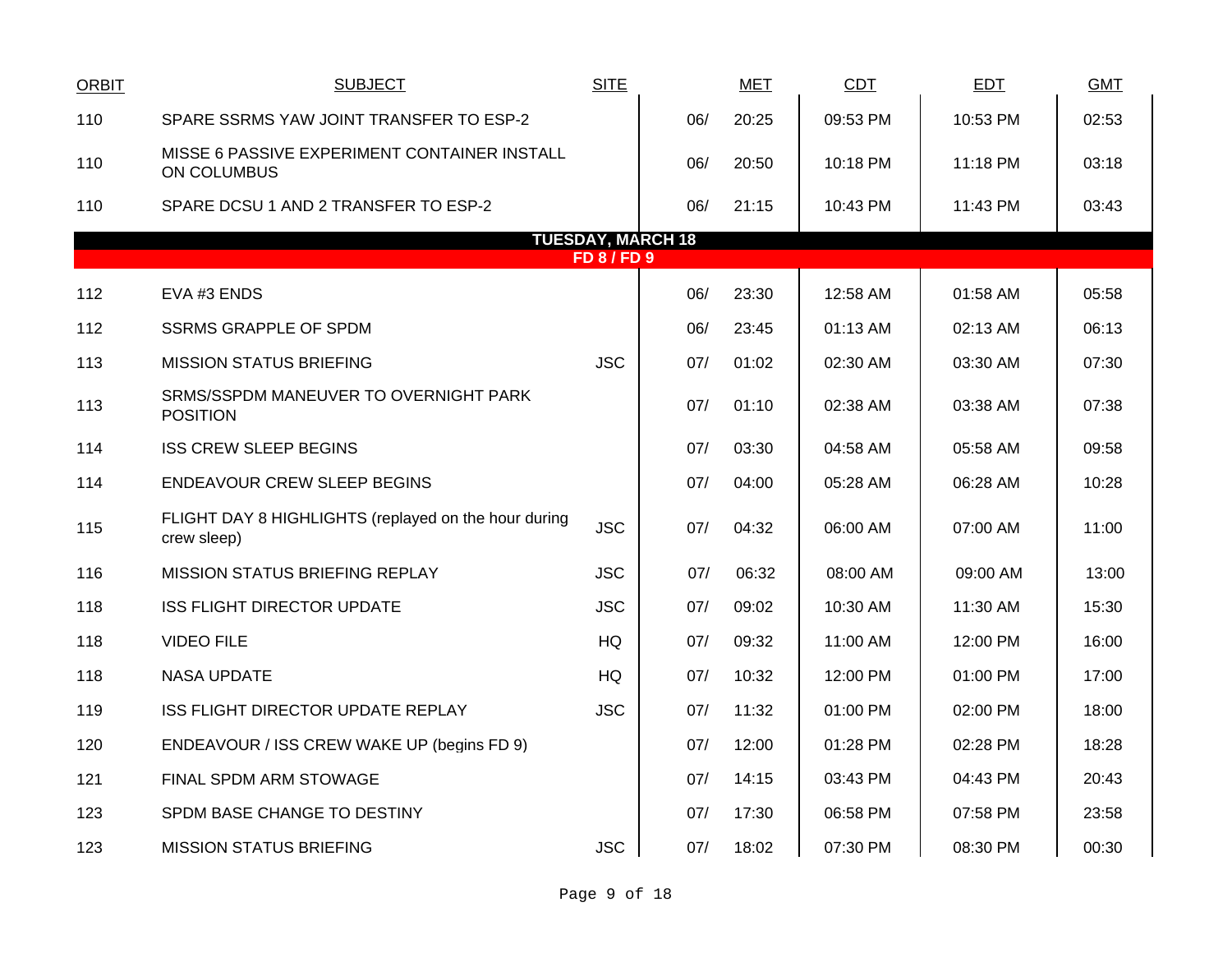| <b>ORBIT</b> | <b>SUBJECT</b>                                                      | <b>SITE</b>         |                            | <u>MET</u> | <b>CDT</b> | <b>EDT</b> | <b>GMT</b> |
|--------------|---------------------------------------------------------------------|---------------------|----------------------------|------------|------------|------------|------------|
| 124          | <b>SSRMS GRAPPLE OF SLP</b>                                         |                     | 07/                        | 18:40      | 08:08 PM   | 09:08 PM   | 01:08      |
| 125          | SLP BERTH IN ENDEAVOUR PAYLOAD BAY                                  |                     | 07/                        | 19:40      | 09:08 PM   | 10:08 PM   | 02:08      |
| 126          | <b>CREW OFF DUTY PERIOD BEGINS</b>                                  |                     | 07/                        | 22:00      | 11:28 PM   | 12:28 AM   | 04:28      |
|              |                                                                     |                     | <b>WEDNESDAY, MARCH 19</b> |            |            |            |            |
|              |                                                                     | <b>FD 9 / FD 10</b> |                            |            |            |            |            |
| 127          | SPDM ACTIVATED ON DESTINY GRAPPLE FIXTURE                           |                     | 07/                        | 22:45      | 12:13 AM   | 01:13 AM   | 05:13      |
| 129          | <b>ISS CREW SLEEP BEGINS</b>                                        |                     | 08/                        | 02:30      | 03:58 AM   | 04:58 AM   | 08:58      |
| 129          | <b>ENDEAVOUR CREW SLEEP BEGINS</b>                                  |                     | 08/                        | 03:00      | 04:28 AM   | 05:28 AM   | 09:28      |
| 129          | FLIGHT DAY 9 HIGHLIGHTS (replayed on the hour during<br>crew sleep) | <b>JSC</b>          | 08/                        | 03:32      | 05:00 AM   | 06:00 AM   | 10:00      |
| 131          | <b>MISSION STATUS BRIEFING REPLAY</b>                               | <b>JSC</b>          | 08/                        | 06:32      | 08:00 AM   | 09:00 AM   | 13:00      |
| 133          | <b>VIDEO FILE</b>                                                   | HQ                  | 08/                        | 09:32      | 11:00 AM   | 12:00 PM   | 16:00      |
| 134          | <b>ISS FLIGHT DIRECTOR UPDATE REPLAY</b>                            | <b>JSC</b>          | 08/                        | 10:32      | 12:00 PM   | 01:00 PM   | 17:00      |
| 135          | ENDEAVOUR / ISS CREW WAKE UP (begins FD 10)                         |                     | 08/                        | 11:00      | 12:28 PM   | 01:28 PM   | 17:28      |
| 135          | <b>CREW OFF DUTY PERIOD BEGINS</b>                                  |                     | 08/                        | 12:30      | 01:58 PM   | 02:58 PM   | 18:58      |
| 138          | <b>JAXA VIP EVENT</b>                                               | <b>TDRE</b>         | 08/                        | 16:40      | 06:08 PM   | 07:08 PM   | 23:08      |
| 139          | JAXA VIP EVENT REPLAY WITH ENGLISH<br><b>INTERPRETATION</b>         | <b>JSC</b>          | 08/                        | 17:32      | 07:00 PM   | 08:00 PM   | 00:00      |
| 140          | <b>U.S. PAO EVENT</b>                                               | <b>TDRW</b>         | 08/                        | 18:40      | 08:08 PM   | 09:08 PM   | 01:08      |
| 141          | <b>MISSION STATUS BRIEFING</b>                                      | <b>JSC</b>          | 08/                        | 20:32      | 10:00 PM   | 11:00 PM   | 03:00      |
| 141          | EVA #4 TRAD PREPARATIONS BEGIN                                      |                     | 08/                        | 20:45      | 10:13 PM   | 11:13 PM   | 03:13      |
|              |                                                                     |                     |                            |            |            |            |            |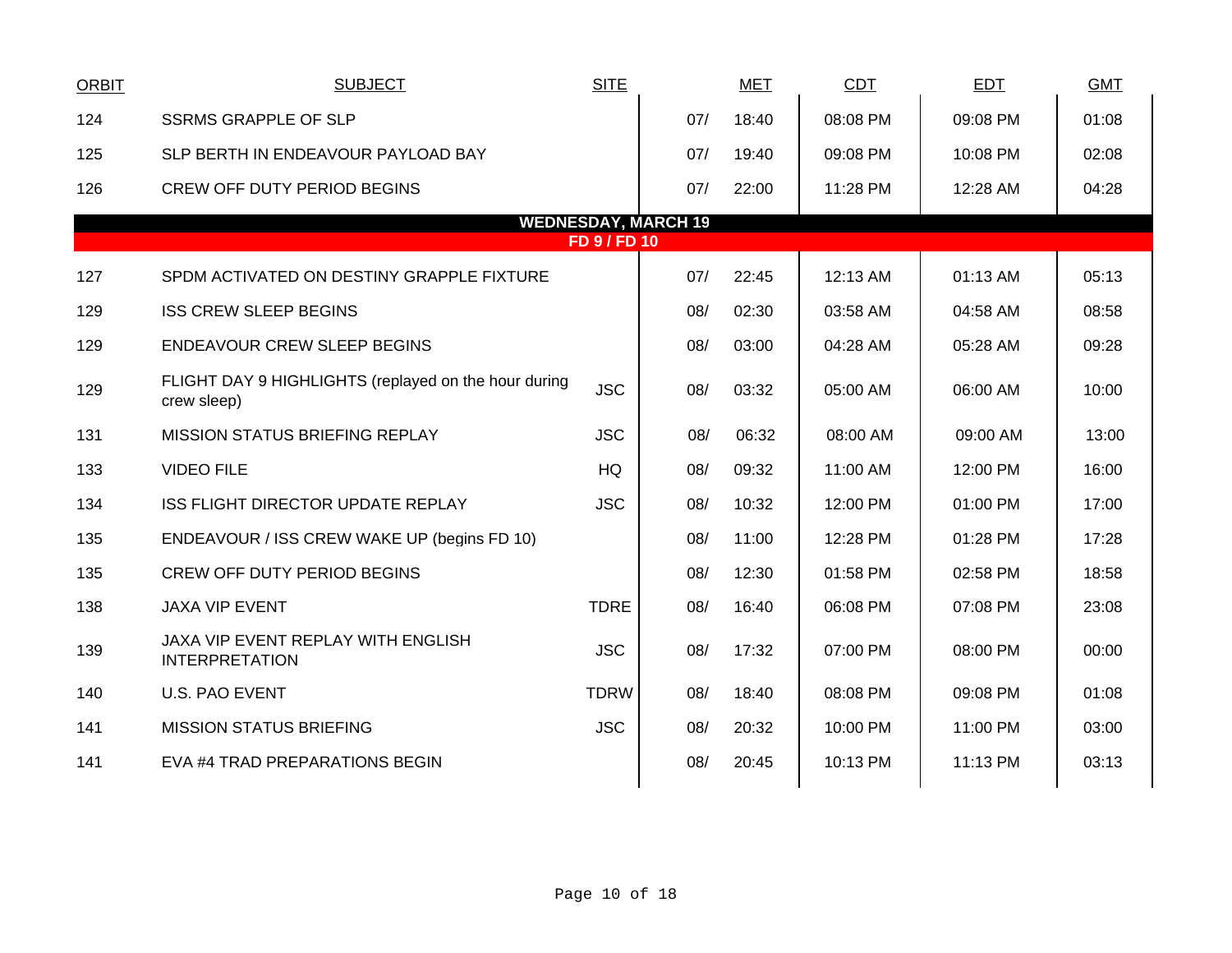| <b>ORBIT</b> | <b>SUBJECT</b>                                                       | <b>SITE</b>                              |                           | <b>MET</b> | <b>CDT</b> | <b>EDT</b> | <b>GMT</b> |  |
|--------------|----------------------------------------------------------------------|------------------------------------------|---------------------------|------------|------------|------------|------------|--|
|              |                                                                      | FD 10 / FD 11                            | <b>THURSDAY, MARCH 20</b> |            |            |            |            |  |
| 143          | EVA #4 PROCEDURE REVIEW                                              |                                          | 08/                       | 23:00      | 12:28 AM   | 01:28 AM   | 05:28      |  |
| 144          | BEHNKEN & FOREMAN EVA #4 CAMPOUT BEGINS                              |                                          | 09/                       | 01:15      | 02:43 AM   | 03:43 AM   | 07:43      |  |
| 145          | <b>ISS CREW SLEEP BEGINS</b>                                         |                                          | 09/                       | 02:30      | 03:58 AM   | 04:58 AM   | 08:58      |  |
| 145          | <b>ENDEAVOUR CREW SLEEP BEGINS</b>                                   |                                          | 09/                       | 03:00      | 04:28 AM   | 05:28 AM   | 09:28      |  |
| 145          | FLIGHT DAY 10 HIGHLIGHTS (replayed on the hour during<br>crew sleep) | <b>JSC</b>                               | 09/                       | 03:32      | 05:00 AM   | 06:00 AM   | 10:00      |  |
| 147          | MISSION STATUS BRIEFING REPLAY                                       | <b>JSC</b>                               | 09/                       | 06:32      | 08:00 AM   | 09:00 AM   | 13:00      |  |
| 149          | <b>VIDEO FILE</b>                                                    | HQ                                       | 09/                       | 09:32      | 11:00 AM   | 12:00 PM   | 16:00      |  |
| 150          | <b>ISS FLIGHT DIRECTOR UPDATE REPLAY</b>                             | <b>JSC</b>                               | 09/                       | 10:32      | 12:00 PM   | 01:00 PM   | 17:00      |  |
| 150          | ENDEAVOUR / ISS CREW WAKE UP (begins FD 11)                          |                                          | 09/                       | 11:00      | 12:28 PM   | 01:28 PM   | 17:28      |  |
| 151          | EVA #4 PREPARATIONS RESUME                                           |                                          | 09/                       | 11:45      | 01:13 PM   | 02:13 PM   | 18:13      |  |
| 154          | EVA #4 BEGINS                                                        |                                          | 09/                       | 16:00      | 05:28 PM   | 06:28 PM   | 22:28      |  |
| 154          | RPCM REMOVAL AND REPLACEMENT                                         |                                          | 09/                       | 16:30      | 05:58 PM   | 06:58 PM   | 22:58      |  |
| 155          | <b>TRAD DTO WORKSITE SETUP</b>                                       |                                          | 09/                       | 17:00      | 06:28 PM   | 07:28 PM   | 23:28      |  |
| 155          | <b>TRAD DTO BEGINS</b>                                               |                                          | 09/                       | 18:20      | 07:48 PM   | 08:48 PM   | 00:48      |  |
| 158          | EVA #4 ENDS                                                          |                                          | 09/                       | 22:30      | 11:58 PM   | 12:58 AM   | 04:58      |  |
|              |                                                                      | <b>FRIDAY, MARCH 21</b><br>FD 11 / FD 12 |                           |            |            |            |            |  |
|              |                                                                      |                                          |                           |            |            |            |            |  |
| 159          | SSRMS WALKOFF FROM HARMONY TO MBS                                    |                                          | 09/                       | 23:55      | 01:23 AM   | 02:23 AM   | 06:23      |  |
| 159          | <b>MISSION STATUS BRIEFING</b>                                       | <b>JSC</b>                               | 10/                       | 00:32      | 02:00 AM   | 03:00 AM   | 07:00      |  |
| 161          | <b>ISS CREW SLEEP BEGINS</b>                                         |                                          | 10/                       | 02:30      | 03:58 AM   | 04:58 AM   | 08:58      |  |
| 161          | ENDEAVOUR CREW SLEEP BEGINS                                          |                                          | 10/                       | 03:00      | 04:28 AM   | 05:28 AM   | 09:28      |  |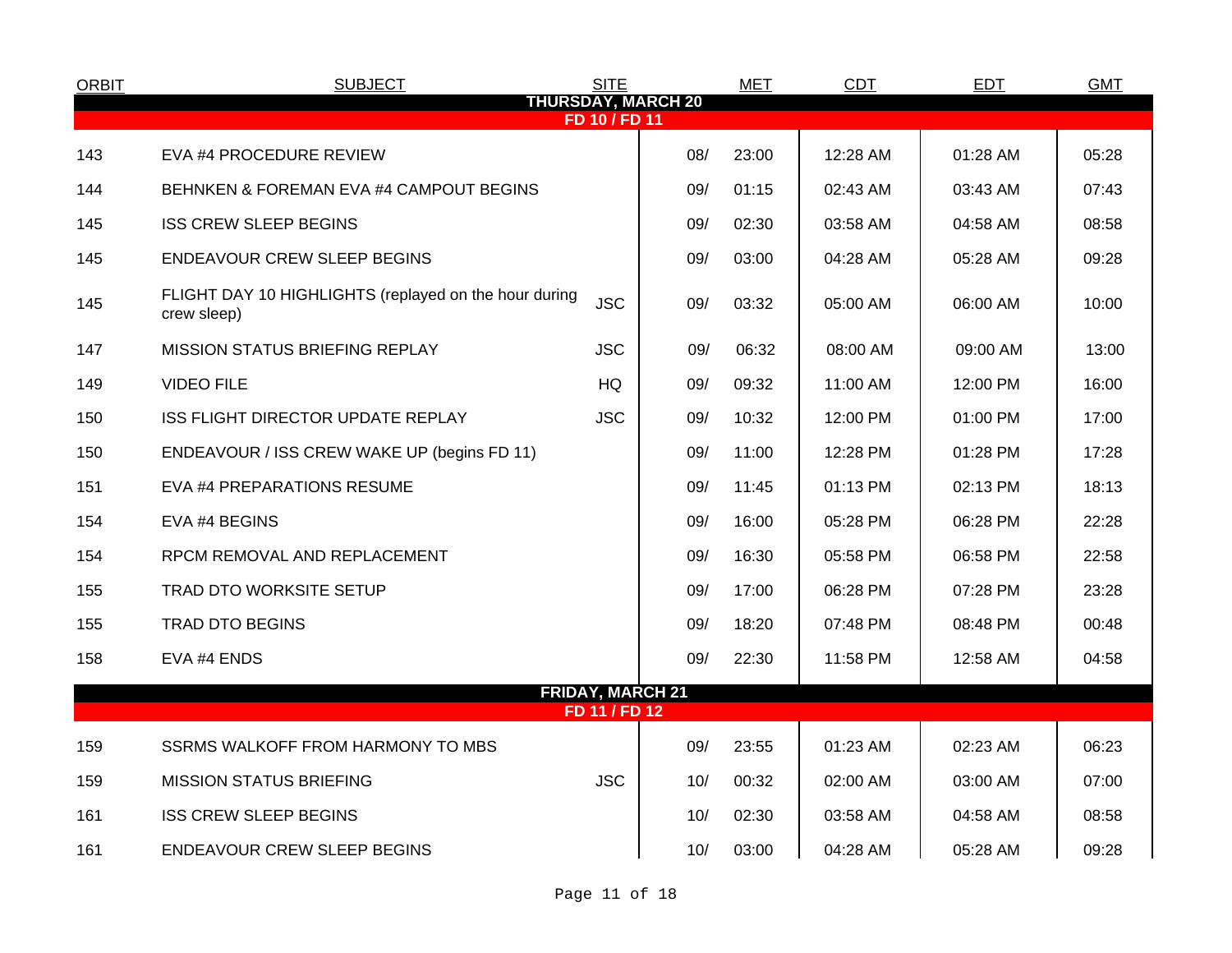| <b>ORBIT</b> | <b>SUBJECT</b>                                                            | <b>SITE</b>   |                           | <b>MET</b> | CDT      | <b>EDT</b> | <b>GMT</b> |
|--------------|---------------------------------------------------------------------------|---------------|---------------------------|------------|----------|------------|------------|
| 161          | FLIGHT DAY 11 HIGHLIGHTS (replayed on the hour during<br>crew sleep)      | <b>JSC</b>    | 10/                       | 03:32      | 05:00 AM | 06:00 AM   | 10:00      |
| 163          | <b>MISSION STATUS BRIEFING REPLAY</b>                                     | <b>JSC</b>    | 10/                       | 06:32      | 08:00 AM | 09:00 AM   | 13:00      |
| 165          | <b>VIDEO FILE</b>                                                         | <b>HQ</b>     | 10/                       | 09:32      | 11:00 AM | 12:00 PM   | 16:00      |
| 166          | ISS FLIGHT DIRECTOR UPDATE REPLAY                                         | <b>JSC</b>    | 10/                       | 10:32      | 12:00 PM | 01:00 PM   | 17:00      |
| 166          | ENDEAVOUR / ISS CREW WAKE UP (begins FD 12)                               |               | 10/                       | 11:00      | 12:28 PM | 01:28 PM   | 17:28      |
| 168          | RMS/OBSS LATE INSPECTION OF ENDEAVOUR<br>THERMAL PROTECTION SYSTEM BEGINS |               | 10/                       | 13:35      | 03:03 PM | 04:03 PM   | 20:03      |
| 169          | <b>EXPRESS 3 RACK TRANSFER</b>                                            |               | 10/                       | 14:55      | 04:23 PM | 05:23 PM   | 21:23      |
| 170          | OBSS KEEP ALIVE EQUIPMENT ASSEMBLY                                        |               | 10/                       | 17:15      | 06:43 PM | 07:43 PM   | 23:43      |
| 172          | <b>MISSION STATUS BRIEFING</b>                                            | <b>JSC</b>    | 10/                       | 20:32      | 10:00 PM | 11:00 PM   | 03:00      |
| 174          | EVA #5 PROCEDURE REVIEW                                                   |               | 10/                       | 22:30      | 11:58 PM | 12:58 AM   | 04:58      |
|              |                                                                           | FD 12 / FD 13 | <b>SATURDAY, MARCH 22</b> |            |          |            |            |
|              |                                                                           |               |                           |            |          |            |            |
| 174          | MOBILE TRANSPORTER MOVES TO WORKSITE 6                                    |               | 10/                       | 23:30      | 12:58 AM | 01:58 AM   | 05:58      |
| 175          | BEHNKEN & FOREMAN EVA #5 CAMPOUT BEGINS                                   |               | 11/                       | 00:15      | 01:43 AM | 02:43 AM   | 06:43      |
| 176          | <b>ISS CREW SLEEP BEGINS</b>                                              |               | 11/                       | 01:30      | 02:58 AM | 03:58 AM   | 07:58      |
| 176          | <b>ENDEAVOUR CREW SLEEP BEGINS</b>                                        |               | 11/                       | 02:00      | 03:28 AM | 04:28 AM   | 08:28      |
| 176          | FLIGHT DAY 12 HIGHLIGHTS (replayed on the hour during<br>crew sleep)      | <b>JSC</b>    | 11/                       | 02:32      | 04:00 AM | 05:00 AM   | 09:00      |
| 178          | MISSION STATUS BRIEFING REPLAY                                            | <b>JSC</b>    | 11/                       | 05:32      | 07:00 AM | 08:00 AM   | 12:00      |
| 179          | <b>ISS FLIGHT DIRECTOR UPDATE</b>                                         | <b>JSC</b>    | 11/                       | 07:02      | 08:30 AM | 09:30 AM   | 13:30      |
| 181          | ISS FLIGHT DIRECTOR UPDATE REPLAY                                         | <b>JSC</b>    | 11/                       | 09:02      | 10:30 AM | 11:30 AM   | 15:30      |
|              |                                                                           |               |                           |            |          |            |            |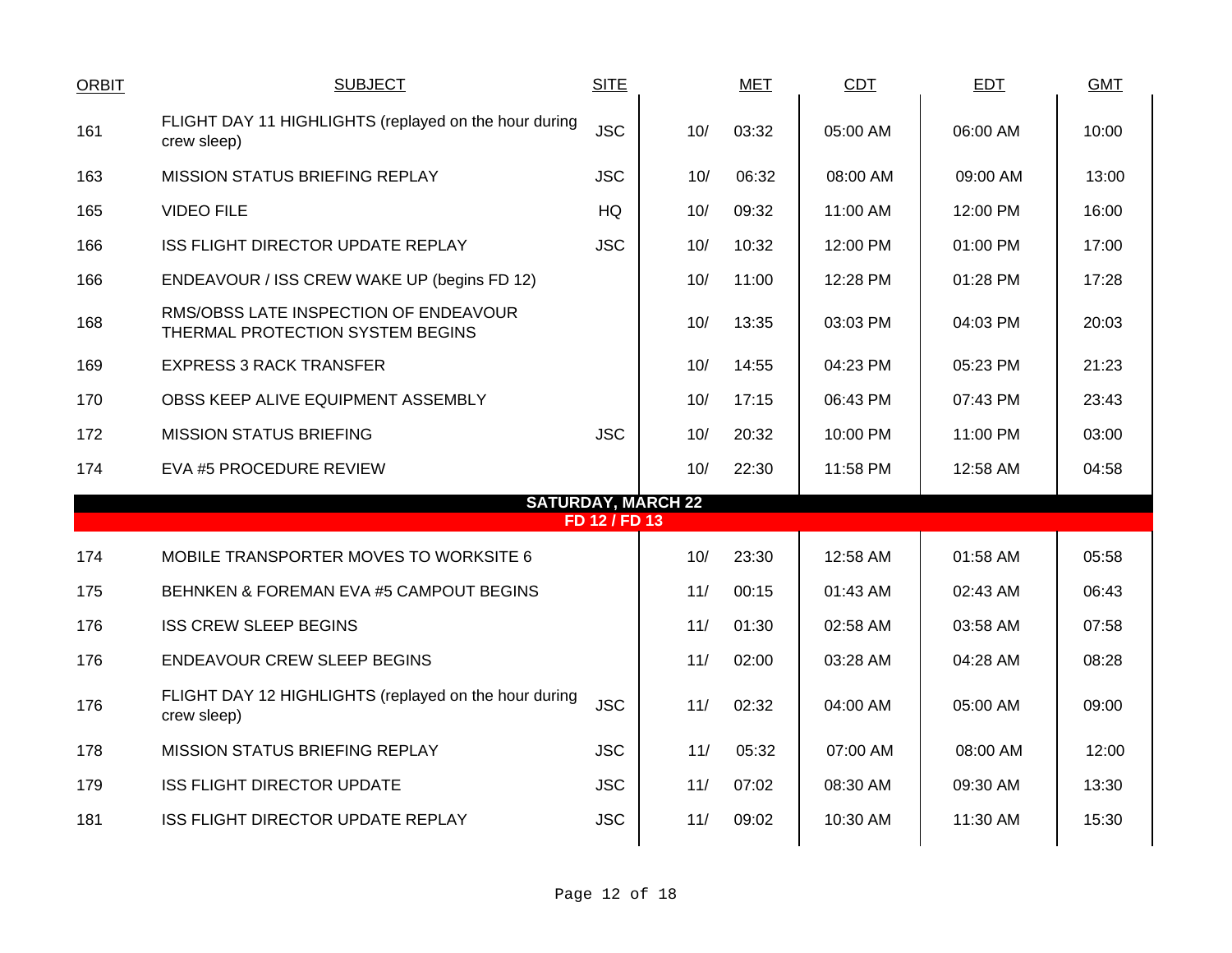| <b>ORBIT</b><br>181 | <b>SUBJECT</b><br>ENDEAVOUR / ISS CREW WAKE UP (begins FD 13)                                                     | <b>SITE</b>   | 11/                     | <b>MET</b><br>10:00 | <b>CDT</b><br>11:28 AM | <b>EDT</b><br>12:28 PM | <b>GMT</b><br>16:28 |
|---------------------|-------------------------------------------------------------------------------------------------------------------|---------------|-------------------------|---------------------|------------------------|------------------------|---------------------|
| 182                 | EVA #5 PREPARATIONS RESUME                                                                                        |               | 11/                     | 10:40               | 12:08 PM               | 01:08 PM               | 17:08               |
| 185                 | EVA #5 BEGINS                                                                                                     |               | 11/                     | 14:55               | 04:23 PM               | 05:23 PM               | 21:23               |
| 185                 | <b>SSRMS GRAPPLE OBSS</b>                                                                                         |               | 11/                     | 15:05               | 04:33 PM               | 05:33 PM               | 21:33               |
| 185                 | OBSS KAU ASSEMBLY BEGINS                                                                                          |               | 11/                     | 15:40               | 05:08 PM               | 06:08 PM               | 22:08               |
| 185                 | OBSS HANDOFF TO EVA CREWMEMBERS                                                                                   |               | 11/                     | 15:50               | 05:18 PM               | 06:18 PM               | 22:18               |
| 186                 | OBSS STOWAGE ON S1 TRUSS                                                                                          |               | 11/                     | 17:15               | 06:43 PM               | 07:43 PM               | 23:43               |
| 187                 | TRUNDLE BEARING ASSEMBLY #5 INSTALLED IN<br>STARBOARD SARJ                                                        |               | 11/                     | 18:30               | 07:58 PM               | 08:58 PM               | 00:58               |
| 187                 | JLP TRUNNION COVER INSTALLATION/HARMONY<br>PORT AND NADIR COMMON BERTHING MECHANISM<br><b>LAUNCH LOCK RELEASE</b> |               | 11/                     | 19:45               | 09:13 PM               | 10:13 PM               | 02:13               |
| 189                 | EVA #5 ENDS                                                                                                       |               | 11/                     | 21:45               | 11:13 PM               | 12:13 AM               | 04:13               |
|                     |                                                                                                                   |               | <b>SUNDAY, MARCH 23</b> |                     |                        |                        |                     |
|                     |                                                                                                                   | FD 13 / FD 14 |                         |                     |                        |                        |                     |
| 190                 | <b>MISSION STATUS BRIEFING</b>                                                                                    | <b>JSC</b>    | 11/                     | 23:02               | 12:30 AM               | 01:30 AM               | 05:30               |
| 191                 | <b>ISS CREW SLEEP BEGINS</b>                                                                                      |               | 12/                     | 01:30               | 02:58 AM               | 03:58 AM               | 07:58               |
| 192                 | <b>ENDEAVOUR CREW SLEEP BEGINS</b>                                                                                |               | 12/                     | 02:00               | 03:28 AM               | 04:28 AM               | 08:28               |
| 192                 | FLIGHT DAY 13 HIGHLIGHTS (replayed on the hour during<br>crew sleep)                                              | <b>JSC</b>    | 12/                     | 02:32               | 04:00 AM               | 05:00 AM               | 09:00               |
| 194                 | MISSION STATUS BRIEFING REPLAY                                                                                    | <b>JSC</b>    | 12/                     | 05:32               | 07:00 AM               | 08:00 AM               | 12:00               |
| 195                 | <b>ISS FLIGHT DIRECTOR UPDATE</b>                                                                                 | <b>JSC</b>    | 12/                     | 07:02               | 08:30 AM               | 09:30 AM               | 13:30               |
| 196                 | ISS FLIGHT DIRECTOR UPDATE REPLAY                                                                                 | <b>JSC</b>    | 12/                     | 09:02               | 10:30 AM               | 11:30 AM               | 15:30               |
| 197                 | ENDEAVOUR / ISS CREW WAKE UP (begins FD 14)                                                                       |               | 12/                     | 10:00               | 11:28 AM               | 12:28 PM               | 16:28               |
| 199                 | <b>CREW OFF DUTY PERIOD BEGINS</b>                                                                                |               | 12/                     | 11:30               | 12:58 PM               | 01:58 PM               | 17:58               |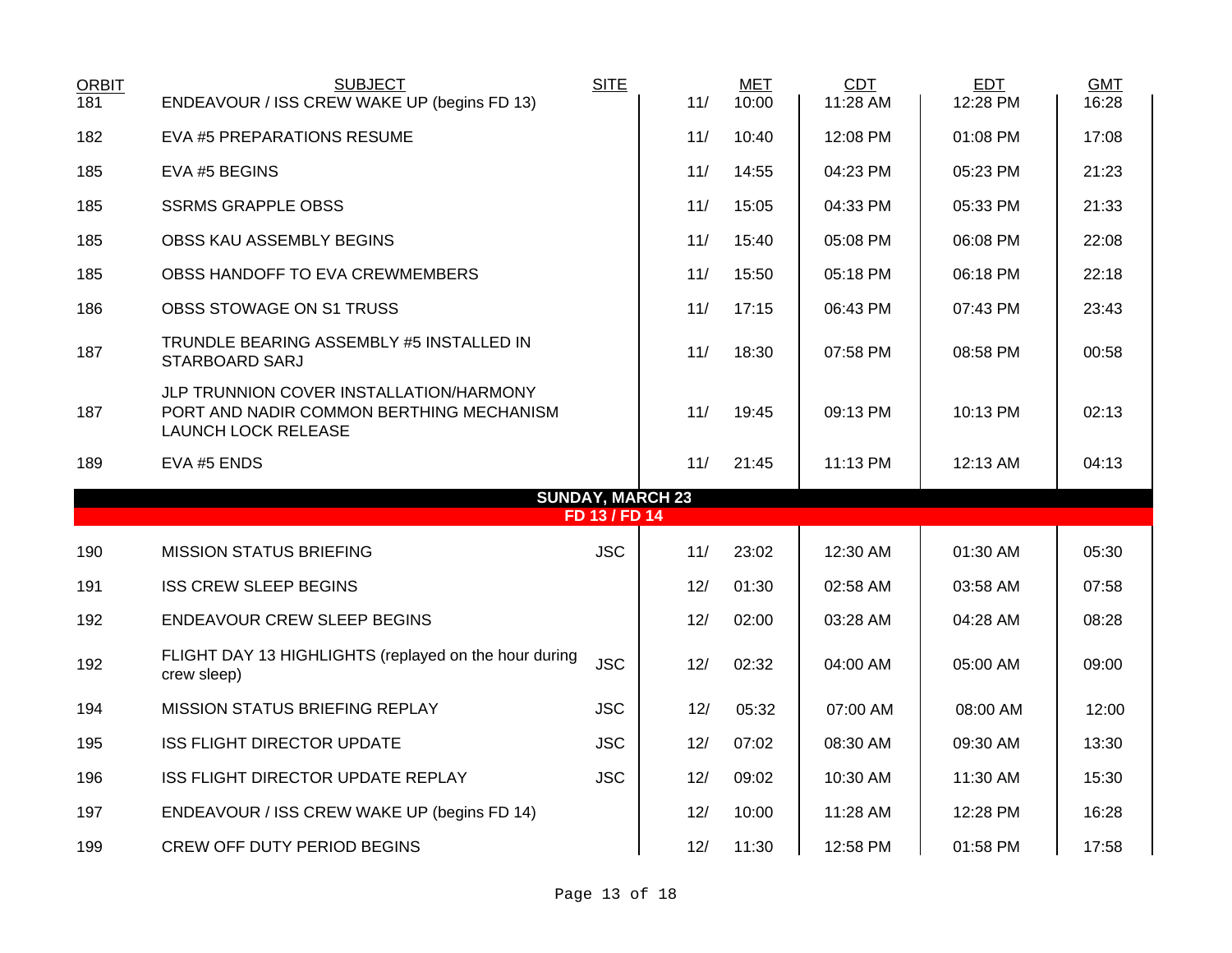| <b>ORBIT</b>                             | <b>SUBJECT</b>                                                       | <b>SITE</b> |     | <b>MET</b> | <b>CDT</b> | <b>EDT</b> | <b>GMT</b> |  |  |
|------------------------------------------|----------------------------------------------------------------------|-------------|-----|------------|------------|------------|------------|--|--|
| 201                                      | <b>MISSION STATUS BRIEFING</b>                                       | <b>JSC</b>  | 12/ | 16:02      | 05:30 PM   | 06:30 PM   | 22:30      |  |  |
| 203                                      | ENDEAVOUR / ISS FINAL TRANSFERS                                      |             | 12/ | 19:10      | 08:38 PM   | 09:38 PM   | 01:38      |  |  |
| 204                                      | RENDEZVOUS TOOLS CHECKOUT                                            |             | 12/ | 20:20      | 09:48 PM   | 10:48 PM   | 02:48      |  |  |
| 204                                      | JOINT CREW NEWS CONFERENCE                                           | <b>TDRE</b> | 12/ | 21:50      | 11:18 PM   | 12:18 AM   | 04:18      |  |  |
| <b>MONDAY, MARCH 24</b><br>FD 14 / FD 15 |                                                                      |             |     |            |            |            |            |  |  |
| 206                                      | <b>RIGEX ACTIVATION</b>                                              |             | 12/ | 23:15      | 12:43 AM   | 01:43 AM   | 05:43      |  |  |
|                                          |                                                                      |             |     |            |            |            |            |  |  |
| 206                                      | TRANSLATED REPLAY OF JOINT CREW NEWS<br><b>CONFERENCE</b>            | <b>JSC</b>  | 12/ | 23:32      | 01:00 AM   | 02:00 AM   | 06:00      |  |  |
| 207                                      | <b>ISS CREW SLEEP BEGINS</b>                                         |             | 13/ | 01:00      | 02:28 AM   | 03:28 AM   | 07:28      |  |  |
| 207                                      | <b>ENDEAVOUR CREW SLEEP BEGINS</b>                                   |             | 13/ | 01:30      | 02:58 AM   | 03:58 AM   | 07:58      |  |  |
| 207                                      | FLIGHT DAY 14 HIGHLIGHTS (replayed on the hour during<br>crew sleep) | <b>JSC</b>  | 13/ | 01:32      | 03:00 AM   | 04:00 AM   | 08:00      |  |  |
| 209                                      | MISSION STATUS BRIEFING REPLAY                                       | <b>JSC</b>  | 13/ | 05:32      | 07:00 AM   | 08:00 AM   | 12:00      |  |  |
| 212                                      | <b>VIDEO FILE</b>                                                    | HQ          | 13/ | 08:32      | 10:00 AM   | 11:00 AM   | 15:00      |  |  |
| 212                                      | ISS FLIGHT DIRECTOR UPDATE REPLAY                                    | <b>JSC</b>  | 13/ | 09:02      | 10:30 AM   | 11:30 AM   | 15:30      |  |  |
| 213                                      | ENDEAVOUR / ISS CREW WAKE UP (begins FD 15)                          |             | 13/ | 09:30      | 10:58 AM   | 11:58 AM   | 15:58      |  |  |
| 214                                      | <b>RIGEX DEACTIVATION</b>                                            |             | 13/ | 11:00      | 12:28 PM   | 01:28 PM   | 17:28      |  |  |
| 211                                      | POST MMT UPDATE                                                      | <b>JSC</b>  | 13/ | 07:02      | 08:30 AM   | 09:30 AM   | 13:30      |  |  |
| 216                                      | ENDEAVOUR / ISS FAREWELLS AND HATCH CLOSURE                          |             | 13/ | 14:30      | 03:58 PM   | 04:58 PM   | 20:58      |  |  |
| 217                                      | CENTERLINE CAMERA MOUNT                                              |             | 13/ | 16:00      | 05:28 PM   | 06:28 PM   | 22:28      |  |  |
| 218                                      | ENDEAVOUR/ISS UNDOCKING (may not be televised                        |             | 13/ | 17:26      | 06:54 PM   | 07:54 PM   | 23:54      |  |  |
| 218                                      | ISS FLYAROUND (may not be televised live)                            |             | 13/ | 17:51      | 07:19 PM   | 08:19 PM   | 00:19      |  |  |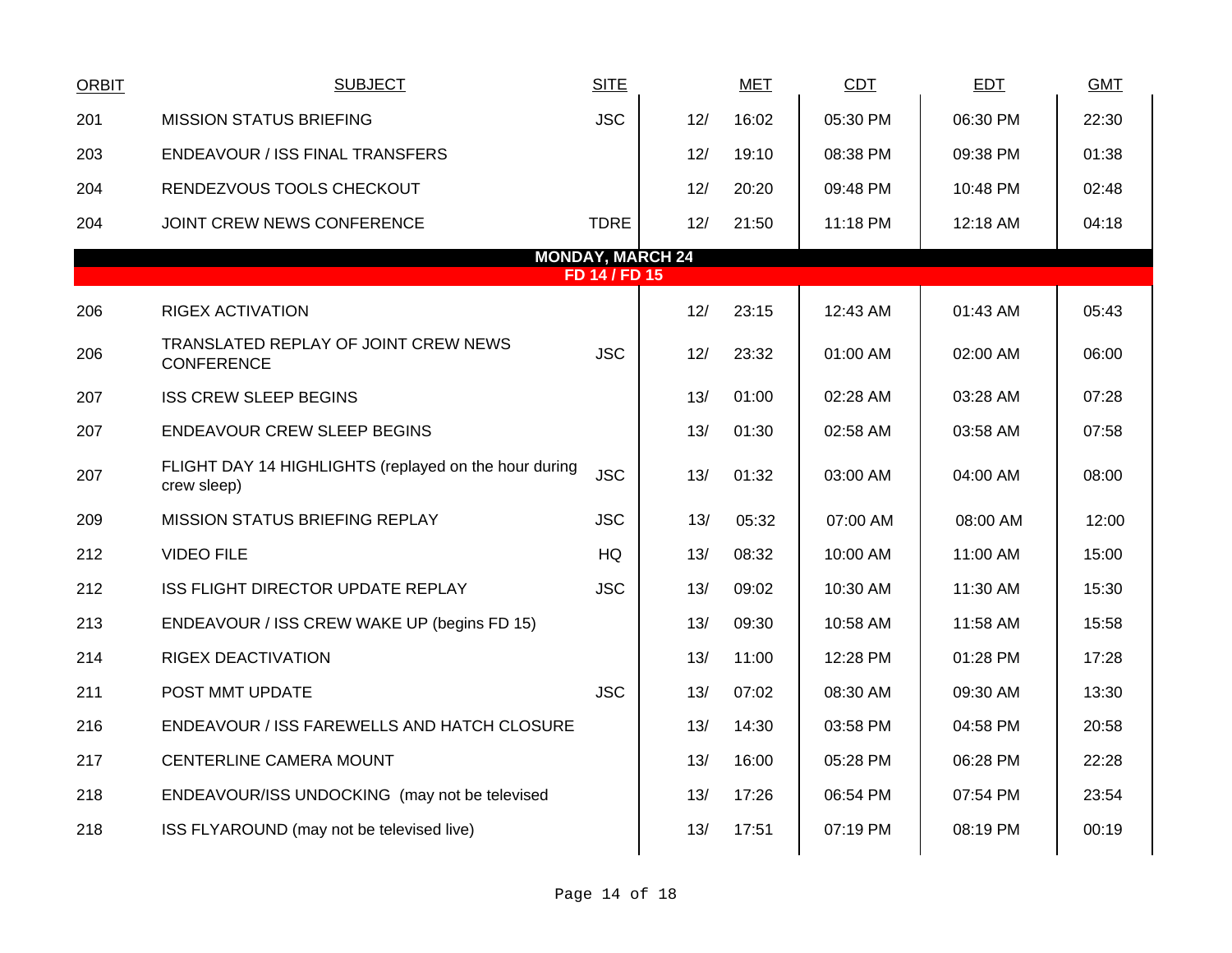| <b>ORBIT</b><br>219 | <b>SUBJECT</b><br>FINAL SEPARATION FROM ISS                          | <b>SITE</b> | 13/                      | <b>MET</b><br>19:09 | CDT<br>08:37 PM | <b>EDT</b><br>09:37 PM | <b>GMT</b><br>01:37 |  |
|---------------------|----------------------------------------------------------------------|-------------|--------------------------|---------------------|-----------------|------------------------|---------------------|--|
| 220                 | <b>MISSION STATUS BRIEFING</b>                                       | <b>JSC</b>  | 13/                      | 20:32               | 10:00 PM        | 11:00 PM               | 03:00               |  |
| 220                 | VTR PLAYBACK OF UNDOCKING                                            |             | 13/                      | 20:35               | 10:03 PM        | 11:03 PM               | 03:03               |  |
|                     |                                                                      |             | <b>TUESDAY, MARCH 25</b> |                     |                 |                        |                     |  |
| FD 15 / FD 16       |                                                                      |             |                          |                     |                 |                        |                     |  |
| 223                 | ENDEAVOUR CREW SLEEP BEGINS                                          |             | 14/                      | 01:00               | 02:28 AM        | 03:28 AM               | 07:28               |  |
| 223                 | FLIGHT DAY 15 HIGHLIGHTS (replayed on the hour during<br>crew sleep) | <b>JSC</b>  | 14/                      | 01:32               | 03:00 AM        | 04:00 AM               | 08:00               |  |
| 225                 | MISSION STATUS BRIEFING REPLAY                                       | <b>JSC</b>  | 14/                      | 05:32               | 07:00 AM        | 08:00 AM               | 12:00               |  |
| 227                 | ENDEAVOUR CREW WAKE UP (begins FD 16)                                |             | 14/                      | 09:00               | 10:28 AM        | 11:28 AM               | 15:28               |  |
| 230                 | <b>CABIN STOWAGE BEGINS</b>                                          |             | 14/                      | 12:00               | 01:28 PM        | 02:28 PM               | 18:28               |  |
| 230                 | <b>FCS CHECKOUT</b>                                                  |             | 14/                      | 12:45               | 02:13 PM        | 03:13 PM               | 19:13               |  |
| 231                 | <b>RCS HOTFIRE</b>                                                   |             | 14/                      | 13:55               | 03:23 PM        | 04:23 PM               | 20:23               |  |
| 232                 | <b>ESA PAO EVENT</b>                                                 | <b>TDRE</b> | 14/                      | 15:45               | 05:13 PM        | 06:13 PM               | 22:13               |  |
| 234                 | U.S. PAO EVENT                                                       | <b>TDRE</b> | 14/                      | 18:05               | 07:33 PM        | 08:33 PM               | 00:33               |  |
| 236                 | <b>MISSION STATUS BRIEFING</b>                                       | <b>JSC</b>  | 14/                      | 20:32               | 10:00 PM        | 11:00 PM               | 03:00               |  |
| 236                 | MIDDECK RECUMBENT SEAT SETUP FOR EYHARTS                             |             | 14/                      | 21:00               | 10:28 PM        | 11:28 PM               | 03:28               |  |
| 236                 | KU BAND ANTENNA STOWAGE                                              |             | 14/                      | 21:20               | 10:48 PM        | 11:48 PM               | 03:48               |  |
| 237                 | <b>CREW DEORBIT PREPARATION BRIEFING</b>                             |             | 14/                      | 22:00               | 11:28 PM        | 12:28 AM               | 04:28               |  |
|                     |                                                                      |             |                          |                     |                 |                        |                     |  |
|                     |                                                                      |             |                          |                     |                 |                        |                     |  |
|                     |                                                                      |             |                          |                     |                 |                        |                     |  |
|                     |                                                                      |             |                          |                     |                 |                        |                     |  |
|                     |                                                                      |             |                          |                     |                 |                        |                     |  |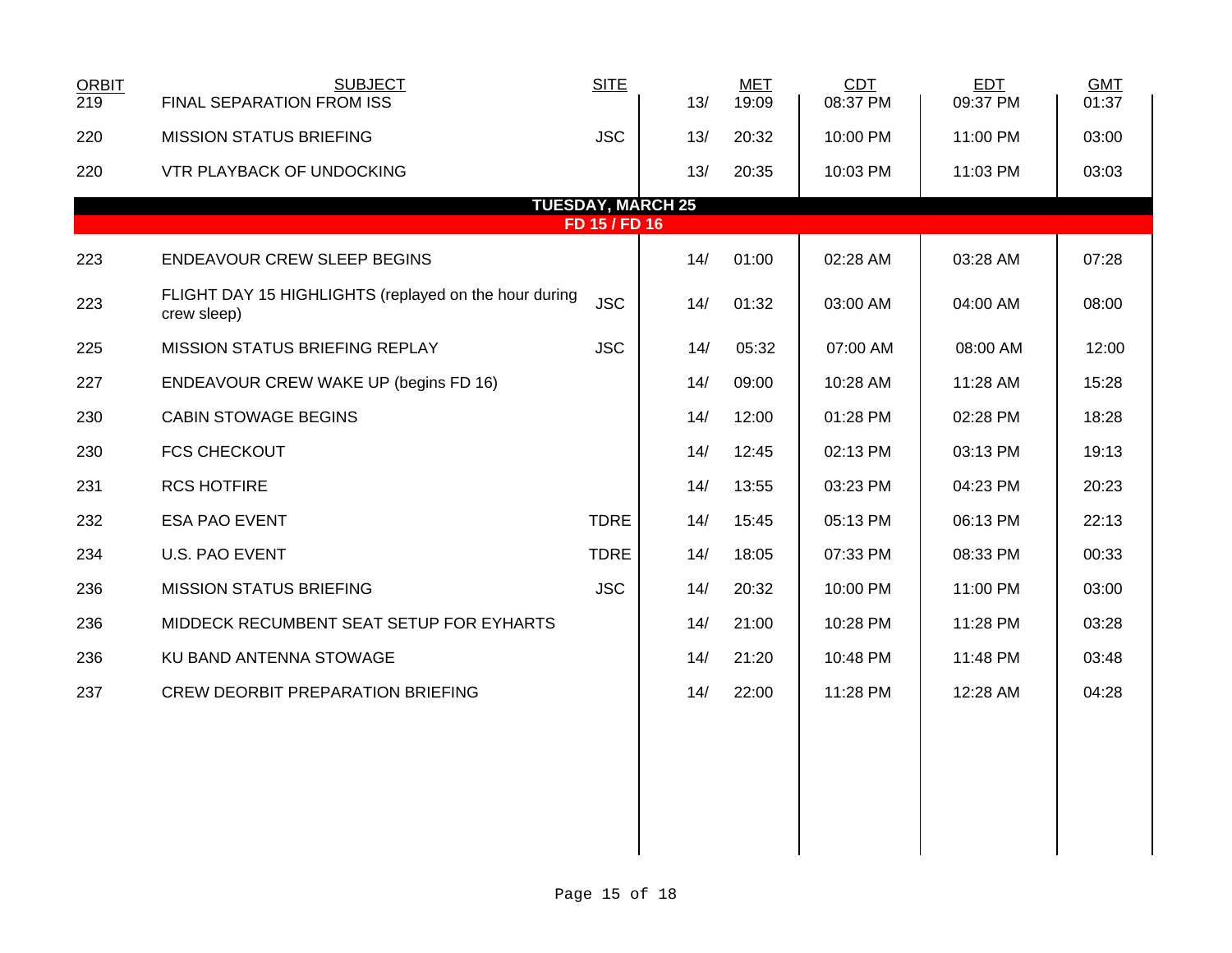| <b>ORBIT</b> | <b>SUBJECT</b>                                                       | <b>SITE</b>   |                            | <b>MET</b> | CDT            | <b>EDT</b> | <b>GMT</b> |
|--------------|----------------------------------------------------------------------|---------------|----------------------------|------------|----------------|------------|------------|
|              |                                                                      | FD 15 / FD 16 | <b>WEDNESDAY, MARCH 26</b> |            |                |            |            |
| 238          | <b>ENDEAVOUR CREW SLEEP BEGINS</b>                                   |               | 15/                        | 01:00      | 02:28 AM       | 03:28 AM   | 07:28      |
| 239          | FLIGHT DAY 16 HIGHLIGHTS (replayed on the hour during<br>crew sleep) | <b>JSC</b>    | 15/                        | 01:32      | 03:00 AM       | 04:00 AM   | 08:00      |
| 241          | MISSION STATUS BRIEFING REPLAY                                       | <b>JSC</b>    | 15/                        | 05:32      | 07:00 AM       | 08:00 AM   | 12:00      |
| 244          | ENDEAVOUR CREW WAKE UP (begins FD 17)                                |               | 15/                        | 09:00      | 10:28 AM       | 11:28 AM   | 15:28      |
| 246          | DEORBIT PREPARATIONS BEGIN                                           |               | 15/                        | 12:50      | 02:18 PM       | 03:18 PM   | 19:18      |
| 247          | PAYLOAD BAY DOOR CLOSING                                             |               | 15/                        | 14:23      | 03:51 PM       | 04:51 PM   | 20:51      |
| 249          | <b>DEORBIT BURN</b>                                                  |               | 15/                        | 17:03      | 06:31 PM       | 07:31 PM   | 23:31      |
| 250          | MILA C-BAND RADAR ACQUISITION OF ENDEAVOUR                           |               | 15/                        | 17:52      | 07:20 PM       | 08:20 PM   | 00:20      |
| 250          | <b>KSC LANDING</b>                                                   | <b>KSC</b>    | 15/                        | 18:05      | 07:33 PM       | 08:33 PM   | 00:33      |
|              | POST-LANDING NEWS CONFERENCE                                         | <b>KSC</b>    |                            |            | NET L+2 HRS.   |            |            |
|              | ENTRY FLIGHT CONTROL TEAM VIDEO REPLAY                               | <b>JSC</b>    |                            |            | NET L+3 HRS.   |            |            |
|              | STS-123 MISSION HIGHLIGHTS VIDEO REPLAY                              | <b>JSC</b>    |                            |            | NET L+3.5 HRS. |            |            |
|              | VIDEO B-ROLL OF EYHARTS IN CREW QUARTERS<br>(pending availability)   | <b>KSC</b>    |                            |            | NET L+6.5 HRS. |            |            |
|              |                                                                      |               | <b>THURSDAY, MARCH 27</b>  |            |                |            |            |
|              | STS-123 CREW NEWS CONFERENCE (may be<br>postponed or cancelled)      | <b>KSC</b>    |                            |            | <b>TBD</b>     |            |            |
|              |                                                                      |               |                            |            |                |            |            |
|              |                                                                      |               |                            |            |                |            |            |
|              |                                                                      |               |                            |            |                |            |            |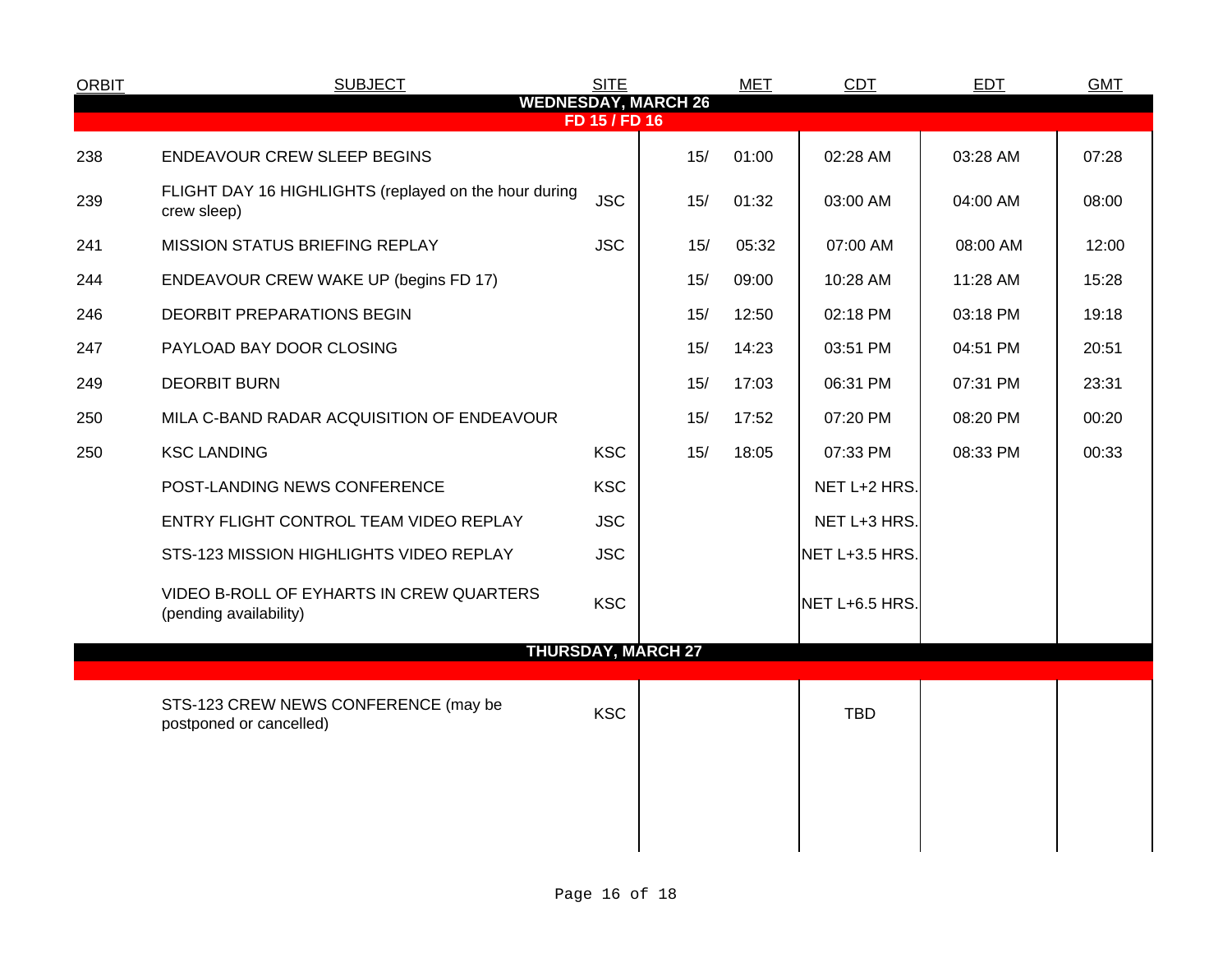| <b>ORBIT</b>          | <b>SUBJECT</b>                                                                                              | <b>SITE</b>                | мет | <b>CDT</b> | EDT | <b>GMT</b> |
|-----------------------|-------------------------------------------------------------------------------------------------------------|----------------------------|-----|------------|-----|------------|
|                       |                                                                                                             | <b>DEFINITION OF TERMS</b> |     |            |     |            |
| ACBM:                 | Active Common Berthing Mechanism                                                                            |                            |     |            |     |            |
| AMC:                  | <b>Americom Satellite</b>                                                                                   |                            |     |            |     |            |
| CLPA:                 | Camera Light Pan/Tilt Assembly                                                                              |                            |     |            |     |            |
|                       | Columbus: European Laboratory on ISS                                                                        |                            |     |            |     |            |
| CST:                  | <b>Central Standard Time</b>                                                                                |                            |     |            |     |            |
| EST:                  | <b>Eastern Standard Time</b>                                                                                |                            |     |            |     |            |
| DCSU:                 | Direct Current Switching Unit on ISS                                                                        |                            |     |            |     |            |
| Destiny:              | U.S. Laboratory on ISS                                                                                      |                            |     |            |     |            |
| DEXTRE:               | Special Purpose Dexterous Manipulator (SPDM)                                                                |                            |     |            |     |            |
| DTO:                  | <b>Detailed Test Objective</b>                                                                              |                            |     |            |     |            |
| EMU:                  | <b>Extravehicular Mobility Unit</b>                                                                         |                            |     |            |     |            |
| <b>ESP-2:</b>         | External Stowage Platform #2 on ISS Airlock                                                                 |                            |     |            |     |            |
| ESA:                  | European Space Agency                                                                                       |                            |     |            |     |            |
| EVA:                  | <b>Extravehicular Activity</b>                                                                              |                            |     |            |     |            |
| FCS:                  | <b>Flight Contol System</b>                                                                                 |                            |     |            |     |            |
| FD:                   | <b>Flight Day</b>                                                                                           |                            |     |            |     |            |
| FG:                   | French Guiana                                                                                               |                            |     |            |     |            |
| GMT:                  | <b>Greenwich Mean Time</b>                                                                                  |                            |     |            |     |            |
| Harmony:              | Connecting Node 2 on ISS                                                                                    |                            |     |            |     |            |
| HQ:                   | <b>NASA Headquarters</b>                                                                                    |                            |     |            |     |            |
| ISS:                  | <b>International Space Station</b>                                                                          |                            |     |            |     |            |
| <b>JAXA</b>           | Japanese Aerospace Exploration Agency                                                                       |                            |     |            |     |            |
| <b>JLP</b>            | Japanese Logistics Pressurized Segment of Kibo                                                              |                            |     |            |     |            |
| JSC:                  | Johnson Space Center                                                                                        |                            |     |            |     |            |
| KAU:                  | Keep Alive Umbilical                                                                                        |                            |     |            |     |            |
| KSC:                  | Kennedy Space Center                                                                                        |                            |     |            |     |            |
| Ŀ.                    | Launch or Landing time                                                                                      |                            |     |            |     |            |
| LIMO:                 | Live Interview Media Outlet channel                                                                         |                            |     |            |     |            |
| LWAPA:                | Lightweight Adapter Plate Assembly                                                                          |                            |     |            |     |            |
| MBS:                  | Mobile Base System                                                                                          |                            |     |            |     |            |
| MECO:                 | Main Engine Cut-Off                                                                                         |                            |     |            |     |            |
| MET:                  | Mission Elapsed Time, which begins at the moment of launch and is read: DAYS/HOURS:MINUTES. LAUNCH=00/00:00 |                            |     |            |     |            |
| <b>MILA</b><br>MISSE: | Merritt Island, Florida Tracking Station                                                                    |                            |     |            |     |            |
|                       | Materials International Space Station Experiment                                                            |                            |     |            |     |            |
| MMT:                  | <b>Mission Management Team</b>                                                                              |                            |     |            |     |            |
| MS:                   | <b>Mission Specialist</b>                                                                                   |                            |     |            |     |            |
| MT:<br>NET:           | Mobile Transporter<br>No Earlier Than                                                                       |                            |     |            |     |            |
| OBSS:                 |                                                                                                             |                            |     |            |     |            |
| ODS:                  | Orbiter Boom Sensor System<br><b>Orbiter Docking System</b>                                                 |                            |     |            |     |            |
| $\bigcap$             | $Q_{\text{obs}}$ is all $M_{\text{max}}$ and $\alpha$ and $Q_{\text{max}}$                                  |                            |     |            |     |            |

OMS: Orbital Maneuverign System